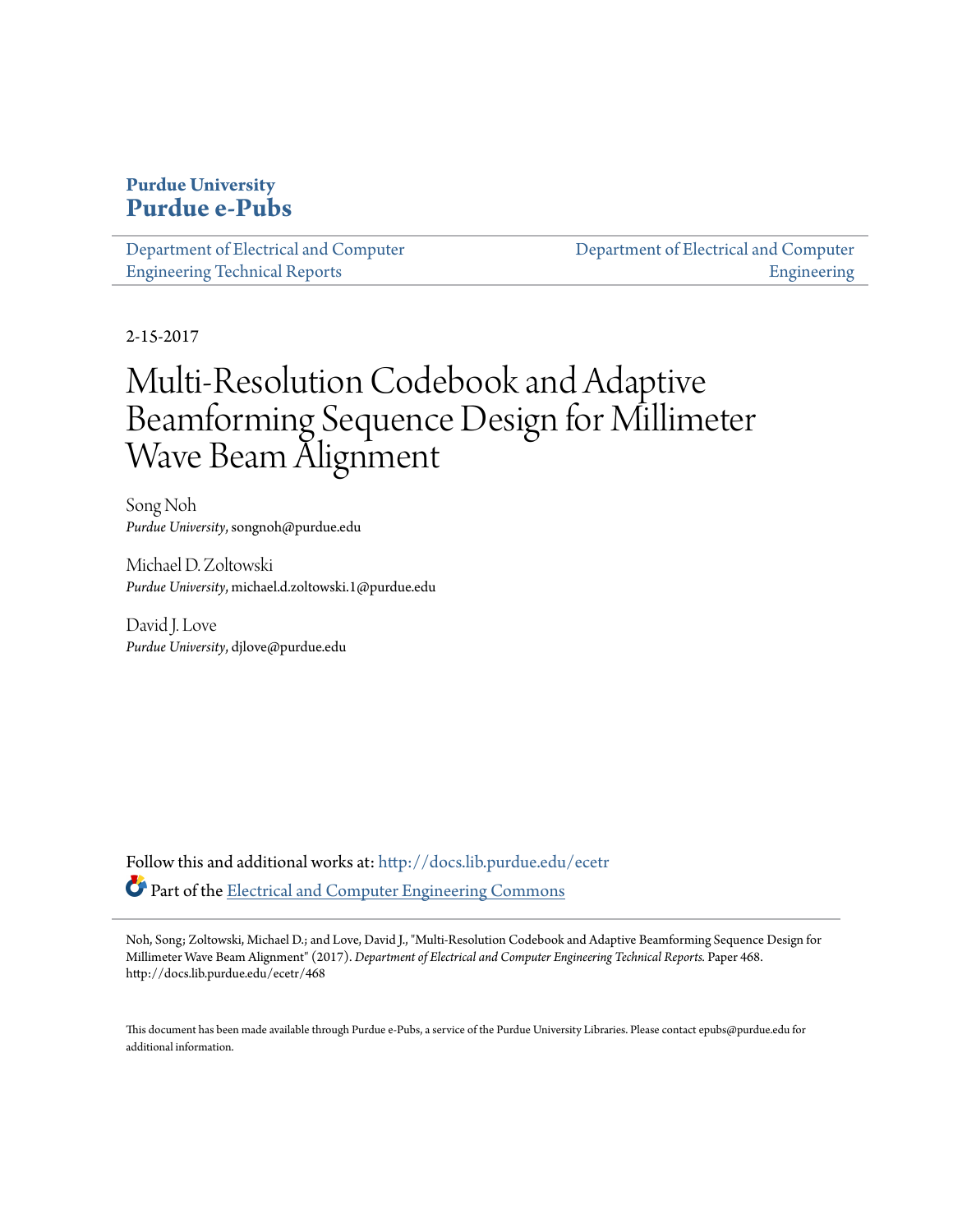# Multi-Resolution Codebook and Adaptive Beamforming Sequence Design for Millimeter Wave Beam Alignment

Song Noh, Michael D. Zoltowski, and David J. Love

*Abstract*—Millimeter wave (mmWave) communication is expected to be widely deployed in fifth generation (5G) wireless networks due to the substantial bandwidth available at mmWave frequencies. To overcome the higher path loss observed at mmWave bands, most prior work focused on the design of directional beamforming using analog and/or hybrid beamforming techniques in largescale multiple-input multiple-output (MIMO) systems. Obtaining potential gains from highly directional beamforming in practical systems hinges on sufficient levels of channel estimation accuracy, where the problem of channel estimation becomes more challenging due to the substantial training overhead needed to sound all directions using a high-resolution narrow beam. In this work, we consider the design of multi-resolution beamforming sequences to enable the system to quickly search out the dominant channel direction for single-path channels. The resulting design generates a multilevel beamforming sequence that strikes a balance between minimizing the training overhead and maximizing beamforming gain, where a subset of multilevel beamforming vectors is chosen adaptively to provide an improved average data rate within a constrained time. We propose an efficient method to design a hierarchical multiresolution codebook utilizing a Butler matrix, a generalized *discrete Fourier transform* (DFT) matrix implemented using analog RF circuitry. Numerical results show the effectiveness of the proposed algorithm.

*Index Terms*—Millimeter wave, MIMO, multi-resolution beam alignment, Butler matrix

#### I. INTRODUCTION

The use of millimeter wave (mmWave) bands is considered a key technology for future wireless cellular communications due to the tens of GigaHertz of available licensed and unlicensed spectrum bands in the range of 20–100 GHz. The propagation properties of each of the mmWave bands are characterized by severe path loss and sparse scattering conditions [2]. Compared to the frequency bands used in most current wireless systems, directional beamforming design using large-scale MIMO systems is crucial to overcome the higher path loss at mmWave bands [3], [4].

Due to the radio frequency (RF) hardware limitations found in mmWave implementations, there is growing interest in the design of channel estimation and precoding algorithms [5]. To reduce hardware complexity, the works in [6]–[9] propose analog beam alignment techniques in which phase shifters or discrete lens arrays are employed. To provide increased multiplexing and beamforming gains while using a limited number of RF chains, [10]–[14] present the design of hybrid beam alignment using a combination of analog and digital beamforming.

Obtaining potential gains from highly directional beamforming using a large number of antennas hinges on sufficient levels of channel estimation accuracy. In large-scale MIMO, much of the prior work exploits *a priori* knowledge of the underlying channel statistics such as the channel covariance matrix and the spatial sparsity along with a specific antenna arrangement [15]– [20]. Without the prior information, which requires additional learning algorithms [16], [21]–[23], the problem of channel estimation in the mmWave case becomes more challenging because narrow pencil beams capable of supporting high beamforming gain should be aligned to dominant channel directions located randomly within a cell.

To tackle the problem of channel estimation in a mmWave system, there has been some work on channel estimation using a hierarchical multi-resolution beam codebook design [8], [10], [11], [24]. When the angles of departure or arrival (AoDs/AoAs) of the base station and the user are divided into multiple partitions, the beamforming vectors are sounded at increasing angular resolution to further divide either azimuth or elevation angular regions of interest. Ideally, the beamforming vectors should have beamwidths that grow narrow as the search level increases.

Since the entire area spanned by a beam pattern is bounded given a fixed transmit power, a wide beamwidth beamformer (i.e., low angular resolution) has relatively lower main-lobe directivity gain than a narrow beamwidth beamformer capable of supporting high angular resolution. Therefore, the probability of successfully estimating the AoA/AoD ranges of the previous level becomes lower and lower, and the initial estimation of angular partition can be the bottleneck to minimize the beam misalignment probability.

Most prior work on multilevel beamforming [8], [10], [11], [24] is premised on similar estimation performance at each training stage, which is possible at high signalto-noise ratio (SNR). When the total signal power used for the training period is large, power allocation can

S. Noh, M. D. Zoltowski, and D. J. Love are with the School of Electrical and Computer Engineering, Purdue University, West Lafayette, IN 47907, USA (e-mail:songnoh@purdue.edu and {mikedz,djlove}@ecn.purdue.edu). A preliminary version of this work will be presented in [1].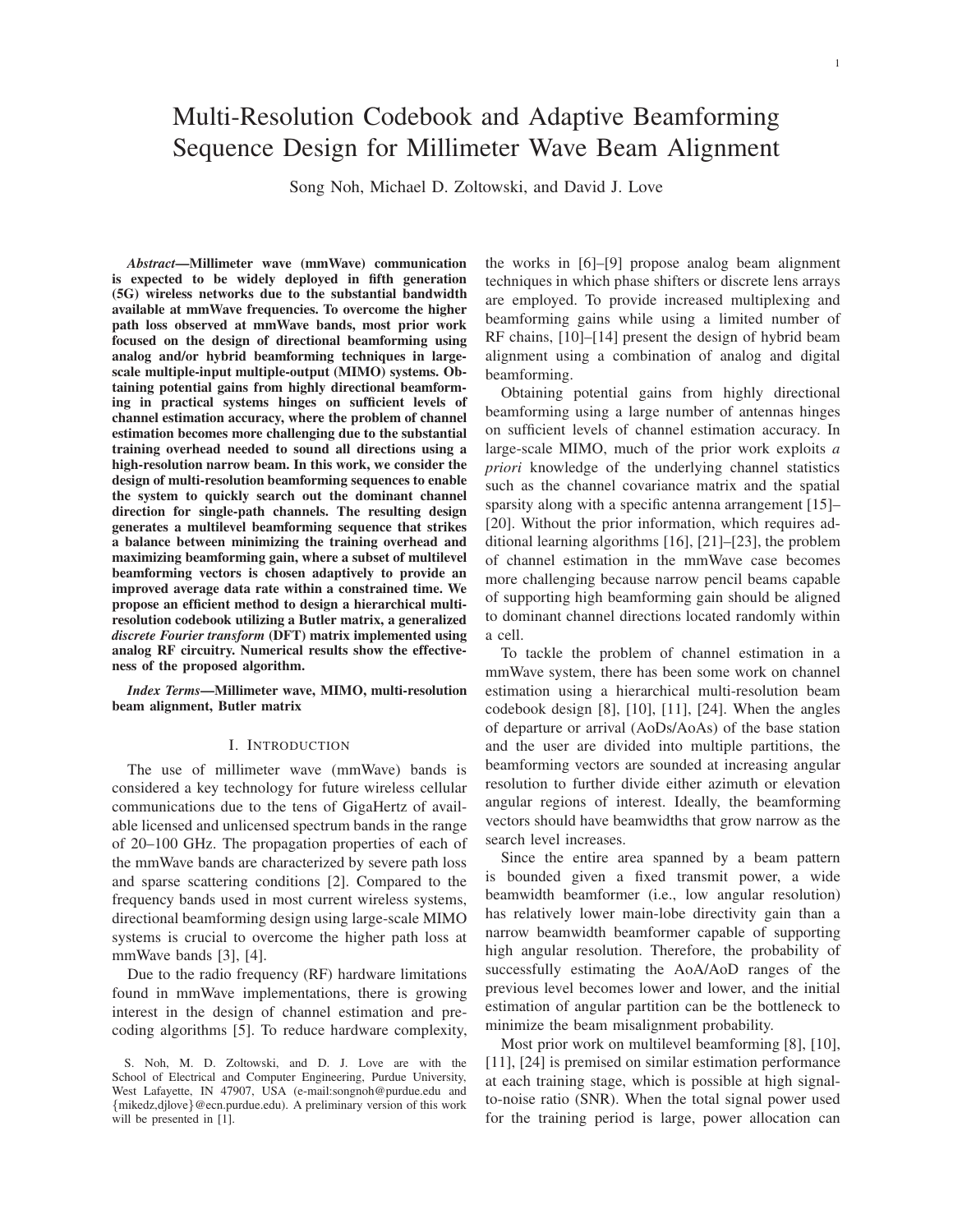improve the estimation performance during early training stages [11], which requires an increased dynamic range for the power amplifiers. Since the performance achievable using a multilevel beamforming framework is closely related to both the training overhead and the beamforming gain, it is critical to understand how to design the multi-resolution beamforming sequences to improve the data rate performance.

In this work, we consider the design of a multilevel beamforming sequence that properly allocates a multiresolution codebook to the training phase using a fixed signal power. Given a set of multi-resolution codebooks, a subset of the available codebooks is adaptively selected to provide an improved average data rate within a constrained time. We propose an efficient method to design a hierarchical multi-resolution codebook utilizing a Butler matrix implemented using analog RF circuitry.

This manuscript is organized as follows: The system model and background are described in Section II. Section III describes the proposed multilevel beamforming sequence design method. A DFT-based codebook design is discussed in Section IV. Numerical results are provided in Section V, followed by conclusions in Section VI.

Notation Vectors and matrices are written in boldface with matrices in capitals. All vectors are column vectors. For a matrix **A**,  $A<sup>T</sup>$  and  $A<sup>H</sup>$  indicate the transpose and Hermitian transpose of A, respectively.  $[A]_{i,:}$  denotes the *i*-row of **A**. diag $(d_1, \ldots, d_n)$  is the diagonal matrix composed of elements  $d_1, \ldots, d_n$ . For a vector a,  $a(i)$ denotes the *i*-th element and  $\|\mathbf{a}\|_p$  represents the *p*norm. For a real-valued scalar  $a, [a]$  and  $|a|$  denote the smallest integer greater than or equal to  $a$  and the largest integer less than or equal to a, respectively.  $\mathbb{E}\{\cdot\}$ represents statistical expectation. N, R, and C denote the sets of natural, real, and complex numbers, respectively.

## II. SYSTEM MODEL

#### *A. System Setup*

We consider a mmWave MIMO link composed of uniform linear arrays (ULAs) of  $N_t$  transmit antennas and  $N_r$  receive antennas. We assume block transmission with  $K$  successive symbols for one block where the block length  $K$  is smaller than the channel coherence time, and  $K_p$  out of K channel uses are set aside for channel sounding. For a unit norm transmit beamforming vector  $f_k \in \mathbb{C}^{N_t}$ , the received signal  $y_k \in \mathbb{C}^{N_r}$  at a discrete symbol time  $k$  is given by

$$
\mathbf{y}_k = \sqrt{P} \mathbf{H} \mathbf{f}_k s_k + \mathbf{z}_k, \text{ for } k = 1, 2, \dots, K \quad (1)
$$

where  $\mathbf{H} \in \mathbb{C}^{N_r \times N_t}$  denotes the MIMO channel matrix, an  $N_r \times 1$  Gaussian noise vector  $\mathbf{z}_k \sim \mathcal{CN}(\mathbf{0}, \sigma_z^2 \mathbf{I}_{N_r}),$ P denotes the transmit power, and  $s_k \in \mathbb{C}$  represents either the pilot symbol during the training period (i.e.,  $1 \leq k \leq K_p$ ) or the data symbol during the data

transmission period ( $K_p < k \le K$ ) with  $\mathbb{E}\{|s_k|^2\} = 1$ . In (1), the transmitter sounds  $K_p$  beamforming vectors and chooses a vector from them that archives the largest received signal power, referred to as hard beam alignment [8]. The selected beamformer is then used for data transmission (i.e., channel uses satisfying  $K_p < k \leq K$ ).

Transmission over mmWave frequencies using narrow transmit and receive beams can limit the multipath components of the effective mmWave channel [25]. Thus, we adopt a geometric-based channel model with L scatterers [26] where the channel matrix **H** for a ULA is given by

$$
\mathbf{H} = \sqrt{N_t N_r} \sum_{\ell=1}^{L} g_{\ell} \mathbf{u}_r(\theta_{\ell}^r) \mathbf{u}_t^H(\theta_{\ell}^t), \tag{2}
$$

where  $\mathbf{u}_t(\cdot)$  and  $\mathbf{u}_r(\cdot)$  denote the transmitter steering vector and the receiver response vector in the normalized steering phases, i.e.,

$$
\mathbf{u}_s(\theta_\ell^s) = \frac{1}{\sqrt{N_s}} \left[ 1, e^{-j2\pi \frac{d}{\lambda} \theta_\ell^s}, \cdots, e^{-j(N_s - 1)2\pi \frac{d}{\lambda} \theta_\ell^s} \right]^T, \tag{3}
$$

where  $j = \sqrt{-1}$ ,  $s \in \{t, r\}$ ,  $\lambda$  is the carrier wavelength, and  $d$  is the antenna spacing given by halfwavelength spacing  $d = \lambda/2$ . For the possible physical angles  $\phi_{\ell}^{s} \in (-\pi/2, \pi/2)$  that cover the entire (onesided) spatial horizon, we define the *spatial* frequency  $\theta_{\ell}^s \in (-1,1)$  as  $\theta_{\ell}^s = \sin(\phi_{\ell}^s)$  [27] where there is a one-to-one mapping between  $\theta_{\ell}^{s}$  and  $\phi_{\ell}^{s}$ . Denote the complex small-scale fading gain of the  $\ell$ -th subpath by  $g_{\ell}$  modeled as independent and identically distributed (i.i.d.) complex Gaussian, i.e.,  $g_{\ell} \sim \mathcal{CN}(0, \sigma_g^2)$  [25].

We first consider the case of quantized AoAs/AoDs assuming  $\theta_{\ell}^{s} \in \{-1 + (2n - 1)/N_s : 1 \leq n \leq N_s\}$ for  $s \in \{t, r\}$  as in [10], [11] and then extend to the case of continuous angles in Sections IV-A and V. In this scenario, the MIMO channel matrix  $H$  in  $(2)$  can be rewritten as

$$
\mathbf{H} = \mathbf{U}_r \tilde{\mathbf{H}} \mathbf{U}_t^H
$$
 (4)

where  $\mathbf{U}_s = [\mathbf{u}_s(\theta_1^s) \cdots \mathbf{u}_s(\theta_{N_s}^s)] \in \mathbb{C}^{N_s \times N_s}$  for  $s \in$  $\{t, r\}$ . Here,  $\hat{H}$  has only  $L$  non-zero elements, i.e.,  $[\mathbf{\tilde{H}}]_{m,n} = \sqrt{N_t N_r} g_\ell$  where the indices  $(m, n)$  are associated with the angles of  $\theta_m^r$  and  $\theta_n^t$  of the  $\ell$ th path. Thus, we may require at *most*  $N_rN_t$  channel measurements to find the non-zero entries of H.

To partition the set of AoAs into subintervals as in [24], [28], we assume that the receiver employs the filter bank  $\mathbf{U}_r^H$  to the received signal in (1) given by

$$
\tilde{\mathbf{y}}_k = \mathbf{U}_r^H \mathbf{y}_k = \sqrt{P} \tilde{\mathbf{H}} \mathbf{U}_t^H \mathbf{f}_k s_k + \tilde{\mathbf{z}}_k, \tag{5}
$$

where  $\tilde{\mathbf{z}}_k = \mathbf{U}_r^H \mathbf{z}_k$ . For a ULA, the receive filter bank can be implemented using a DFT-based filter [15]. We convert a joint detection of the non-zero elements of  $H$  in the whole range of AoAs to separate detection problems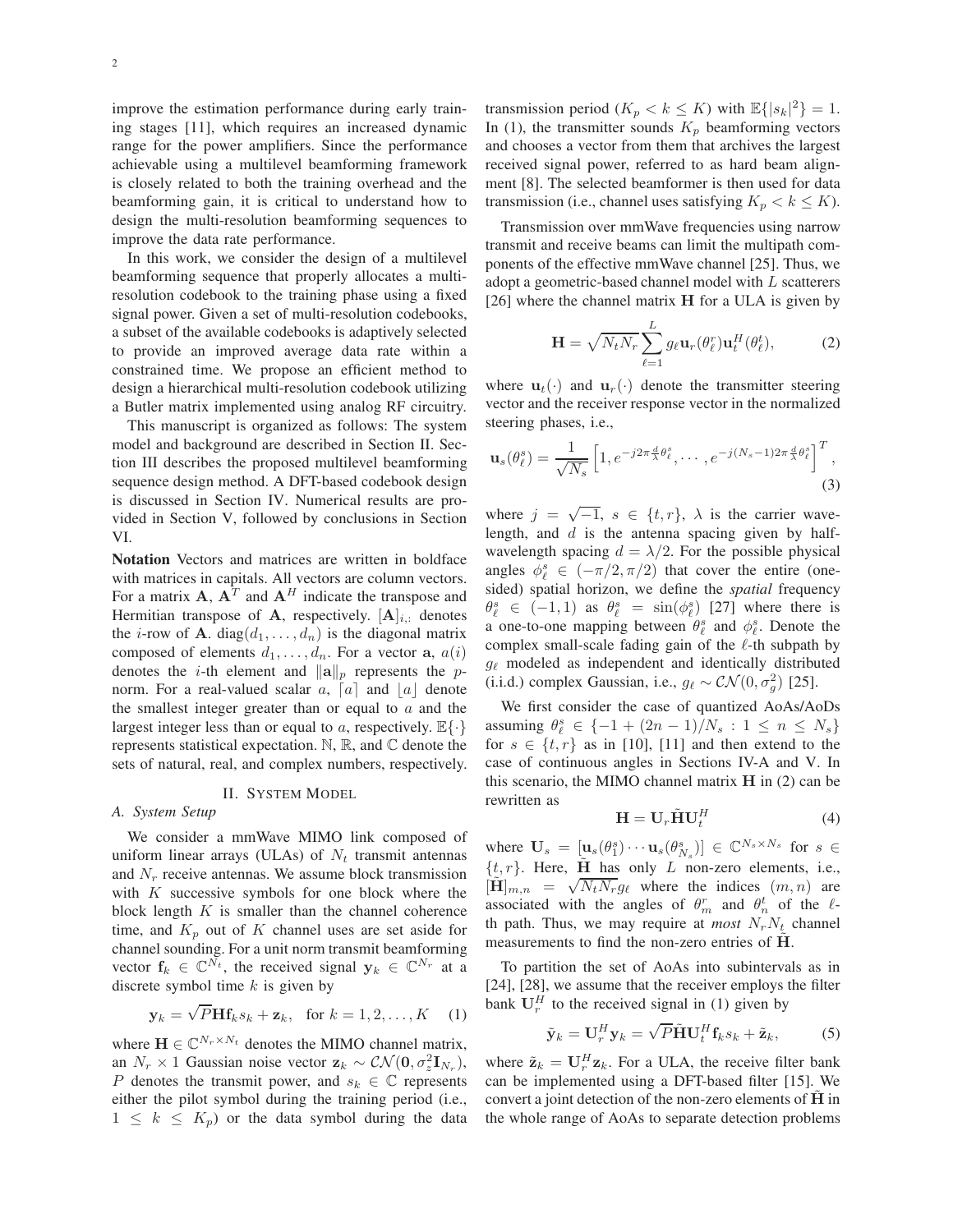

Fig. 1: Sectored beam model.

in small angle intervals.<sup>1</sup>

*B. Review of Prior Work on Multi-Resolution Beam Alignment*

Much of the prior work considers a multi-resolution beam alignment framework [8], [10], [11] where the hierarchical multi-resolution codebook consists of M levels to achieve better angular resolution. For  $1 \le m \le M$ , the *m*-th level codebook  $\mathcal{F}_m = \left\{ \mathbf{f}_1^{(m)}, \ldots, \mathbf{f}_{\text{card}}^{(m)} \right\}$  $card(\mathcal{F}_m)$ o is designed to uniformly cover all the spatial frequency range  $(-1, 1)$  (i.e., one-sided physical angles  $(-\pi/2, \pi/2)$  and to satisfy the relation card $(F_1)$  <  $\cdots < \text{card}(\mathcal{F}_M)$ , where  $\text{card}(\mathcal{F})$  denotes the cardinality of  $F$ . (An example of a multi-resolution codebook with  $[\text{card}(\mathcal{F}_1), \text{card}(\mathcal{F}_3), \text{card}(\mathcal{F}_3)] = [8, 16, 64]$  is shown in Fig. 5.) The beamwidth of each of the codewords in  $\mathcal{F}_m$ is given by

$$
\psi_m = 2/\text{card}(\mathcal{F}_m), \quad \text{for } 1 \le m \le M, \tag{6}
$$

and satisfies  $\psi_1 > \cdots > \psi_M$ . Accordingly, the angular domains are partitioned into card $(\mathcal{F}_m)$  angular intervals for the m-th level codebook where we denote each angular interval covered by  $f_v^{(m)}$  by AoD<sub>m,v</sub>  $\subset (-1,1)$ such that  $(-1, 1) = \bigcup_{v=1}^{\text{card}(\mathcal{F}_m)} \text{AoD}_{m,v}$  and  $\text{AoD}_{m,v} \cap$ AoD<sub>m,w</sub> =  $\emptyset$  for  $v \neq w$ . Thus, the length of the interval AoD<sub>m,v</sub> is given by  $|AoD<sub>m,v</sub>| = \psi_m$  for  $1 \le v \le$ card $(\mathcal{F}_m)$  where  $|\text{AoD}_i|$  denotes the length of an angular interval  $AoD<sub>i</sub>$ . The training period is partitioned into  $M$  stages where the  $m$ -th training stage is allocated for sounding a subset of beamforming vectors in  $\mathcal{F}_m$ .<sup>2</sup>

The codebook  $\mathcal{F}_m$  is designed to provide an approximately constant main-lobe beamforming gain over the angle interval, which is mathematically described as

$$
\left|\mathbf{u}_t(\theta)^H \mathbf{f}_v^{(m)}\right| = \begin{cases} \sqrt{C_m} & \text{if } \theta \in \text{AoD}_{m,v} \\ 0 & \text{if } \theta \notin \text{AoD}_{m,v} \end{cases}, \quad (7)
$$

where  $C_m$  is a normalization constant that satisfies  $||\mathbf{f}_v^{(m)}||_2^2 = 1$ . Therefore, the beam patterns of  $\mathcal{F}_m$ are characterized by the main-lobe directivity gain  $C_m$ and the main-lobe beamwidth  $\psi_m$  with negligible sidelobe gain, in a manner similar to [29], [30], which is illustrated in Fig. 1.

Denote the angular interval to be searched at the  $m$ -th training stage by AoD<sub>m</sub>  $\subset (-1,1)$  and the number of



Fig. 2: Approximate beamforming patterns in a multilevel beamforming structure where  $V_1 = V_2 = 3$ ,  $M = 2$ , and  $AoD<sub>1,2</sub> = AoD<sub>2</sub>$ .

distinct beamforming vectors in  $\mathcal{F}_m$  required for searching AoD<sub>m</sub> by  $V_m \in \mathbb{N}$  given by  $V_m = \frac{\left[\frac{1}{100}\right] \sqrt{m}}{\sqrt{m}}$ . By abuse of notation, we write  $\left\{ {\bf f}_1^{(m)}, \ldots, {\bf f}_{V_m}^{(m)} \right\}$  $\left\{\begin{matrix} \mathcal{C}(m)\ V_m \end{matrix}\right\} \in \mathcal{F}_m$ to denote the selected  $V_m$  codewords to cover the collection of disjoint and mutually exclusive  $AoD<sub>m</sub>$ , i.e.,  $A \odot D_m = \cup_{v=1}^{V_m} A \odot D_{m,v}.$ 

At the  $m$ -th training stage, the system model of  $(5)$ can be rewritten as

$$
\begin{bmatrix} \tilde{\mathbf{y}}_1^{(m)}, \dots, \tilde{\mathbf{y}}_{V_m}^{(m)} \end{bmatrix} = \sqrt{P} \tilde{\mathbf{H}} \mathbf{U}_t^H \begin{bmatrix} \mathbf{f}_1^{(m)}, \dots, \mathbf{f}_{V_m}^{(m)} \end{bmatrix} + \begin{bmatrix} \tilde{\mathbf{z}}_1^{(m)}, \dots, \tilde{\mathbf{z}}_{V_m}^{(m)} \end{bmatrix},
$$
(8)

where the pilot symbols are assumed normalized to unit power and omitted. From (8), the receiver selects a beam index  $v'$  that achieves the largest received signal power given by

$$
v' = \underset{1 \le v \le V_m}{\operatorname{argmax}} \left| \tilde{y}_v^{(m)}(n) \right|^2, \tag{9}
$$

where  $\tilde{y}_{v}^{(m)}(n)$  denotes the *n*-th element of the vector  $\tilde{\mathbf{y}}_v^{(m)}$  and the receiver selects the index n that yields the largest average magnitude of  $\left[\tilde{y}_1^{(m)}(n), \ldots, \tilde{y}_{V_m}^{(m)}\right]$  $\binom{m}{V_m}(n)$ . For the sake of simplicity, we assume that the receiver knows the index  $n$  and will omit the dependence on  $(n)$ . The beam index v' in (9) which corresponds to  $f_{n'}^{(m)}$  $v''$  and  $AoD<sub>m,v'</sub>$  is fed back to enable the transmitter to choose the next-level codewords in  $\mathcal{F}_{m+1}$ . (A hierarchical beam alignment system requires feedback of the codebook index across the training stages.)

At training stage  $(m+1)$ , the angle interval of interest is set to  $AoD_{m+1} = AoD_{m,v'}$  and the  $V_{m+1}$  codewords required for probing AoD<sub>m+1</sub> is selected from  $\mathcal{F}_{m+1}$ . Note from  $(A, I)$  that the value of  $V_{m+1}$  is given by

$$
V_{m+1} = \left\lceil \frac{|\text{AoD}_{m+1}|}{\psi_{m+1}} \right\rceil = \left\lceil \frac{\psi_m}{\psi_{m+1}} \right\rceil, \qquad (10)
$$

where  $\psi_m = |A \circ D_{m,v'}|$  for  $1 \leq m < M$  given the constrained training period length  $K_p = \sum_{m=1}^{M} V_m$ within a block.

An example of a multilevel beamforming framework with  $V_1 = V_2 = 3$  and  $M = 2$  is shown in Fig. 2.

<sup>&</sup>lt;sup>1</sup>The receiver can use a combiner for the received signals as the transmitter uses the beamformer in the same way.

<sup>&</sup>lt;sup>2</sup>We use the term "level" to refer the codebook and the term "stage" to refer the training phase.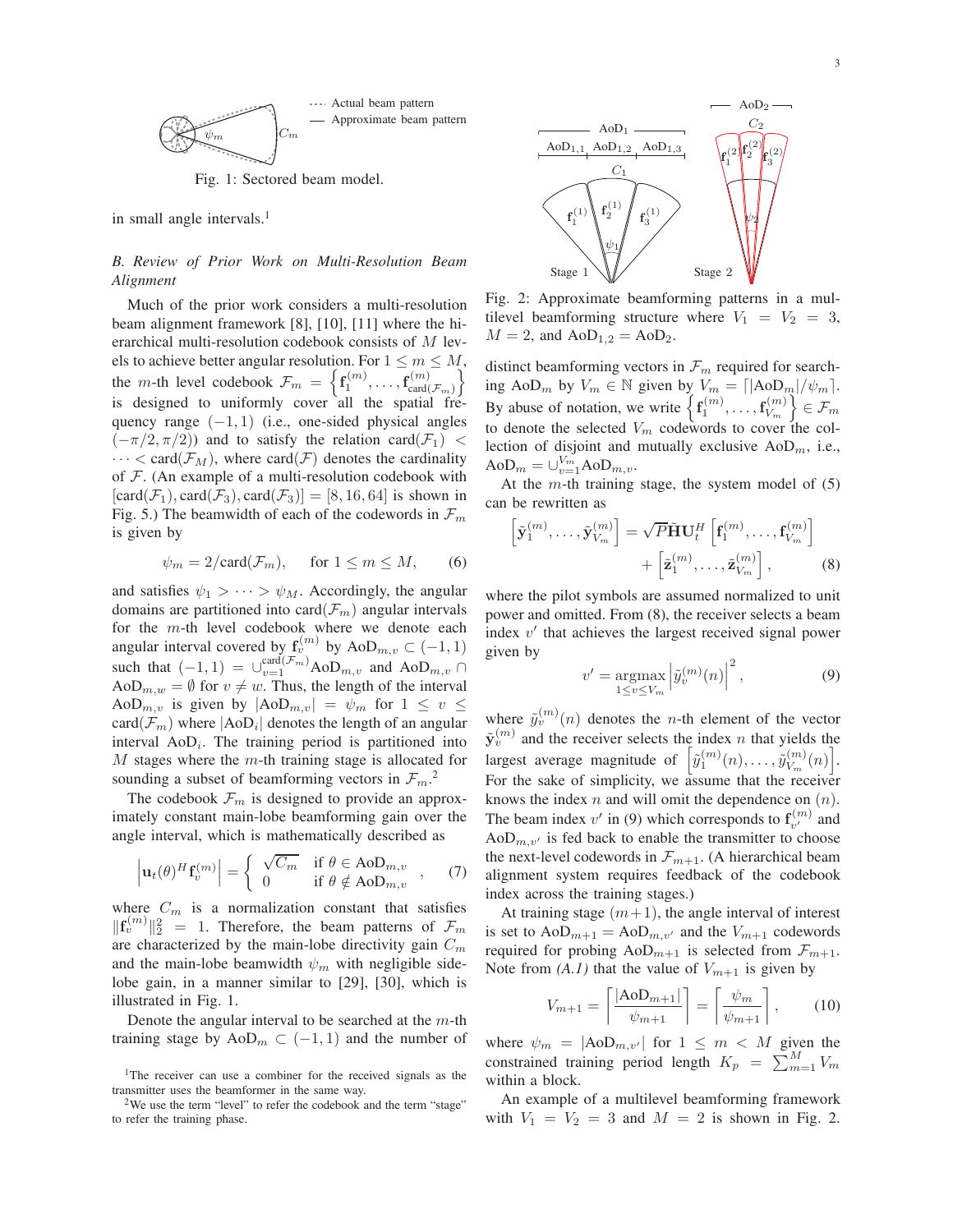Given AoD<sub>1</sub>,  $f_2^{(1)}$  is chosen at stage 1 and then higherresolution beamformers  $\left\{ {\bf f}_1^{(2)},\ldots,{\bf f}_3^{(2)} \right\}$  on AoD<sub>2</sub> =  $AoD<sub>1.2</sub>$  are sounded at stage 2.

## III. PROPOSED MULTILEVEL BEAMFORMING FRAMEWORK

In this section, We first explain the design of a single-level beam alignment sequence that use a single codebook chosen from a set of multilevel codebooks during the training period. We then extend the singlelevel beam alignment framework to design a multilevel beam alignment sequence where a subset of the set of multilevel codebooks used for channel sounding is selected adaptively aimed at improving the data rate performance.

# *A. Adaptive Single Level Beam Alignment and Sequence Design*

To estimate an AoD partition during the training period, the receiver chooses a codeword achieving the largest received signal power as in (9). However, if the desired signal power is less than the uncertainty in the noise power at moderate-to-low SNR, the receiver cannot robustly detect the desired signal. In contrast to the previous methods explained in Section II-B, we do not use the expression in (9). Instead we employ a threshold technique that is adapted to the SNR.

In this subsection, we consider a single-level beam alignment in which a single codebook selected from  ${\mathcal{F}_m : 1 \leq m \leq M}$  is exclusively used during the training period. For the  $m<sup>th</sup>$ -level codebook  $\mathcal{F}_m$ , we replace the alignment decision in (9) with a hypothesis test given by

$$
\begin{cases}\n\mathcal{H}_0^m: \hat{y}_v^{(m)} \sim \mathcal{CN}(0, \sigma_z^2) \\
\mathcal{H}_1^m: \hat{y}_v^{(m)} \sim \mathcal{CN}(G_m P |g|^2, \sigma_z^2)\n\end{cases},\n\tag{11}
$$

where  $G_m := N_t N_r C_m$  and the path gain  $|g|^2$  may not be known a priori but follows a central chi-square distribution with 2ℓ degrees of freedom, i.e.,  $|g|^2 \sim$  $(\sigma_g^2/2)\chi_{2\ell}^2$ . Here,  $\ell \leq L$  represents the number of paths within the corresponding beamwidth. $3$  For tractability of the analysis, we consider the case of single dominant path channels (i.e.,  $L = 1$  in (2)), then we make some comments regarding the multi-path case.

Under a fixed signal power, the beamformer  $f_v^{(m)}$ has a lower main-lobe directivity gain than  $f_v^{(m+1)}$  due to its broader beamwidth  $(\psi_m > \psi_{m+1})$ . Thus, the probability of successfully estimating the angular interval becomes lower as the index  $m$  decreases. However, using high-resolution beamforming vectors during the



Fig. 3: Training transmission where the codewords  $\big\{\bar{\mathbf{f}}_1^{(m)},\ldots,\bar{\mathbf{f}}_{V_m}^{(m)}\big\}$  $\{V_m^{(m)}\}\in\mathcal{F}_m$  are retransmitted over  $W_m$ channel uses.

training period requires substantial training overhead due to its narrow beamwidth which can degrade the data rate performance. This tradeoff indicates that the index m specifying the codebook level  $\mathcal{F}_m$  used during the training period is a suitable design parameter.

Given the codebook  $\mathcal{F}_m$ , we introduce a new variable  $W_m \in \mathbb{N}$  to specify the number of repetitions corresponding to each of the codewords in  $\mathcal{F}_m$ . Then, the  $\operatorname{codewords}\left\{{\mathbf{f}}_1^{(m)},\ldots,{\mathbf{f}}_{V_m}^{(m)}\right\}$  $\{V_m^{(m)}\}\in\mathcal{F}_m$  selected to cover the sector of interest denoted by  $AoD<sub>1</sub>$  are sounded, where the received signal  $\tilde{y}_v^{(m)} \in \mathbb{C}$  in (9) corresponding to  $\mathbf{f}_{v}^{(m)}$  is changed to  $\left[\tilde{y}_{1,v}^{(m)}\ldots,\tilde{y}_{W_{m},v}^{(m)}\right]^T \in \mathbb{C}^{W_m}$  given by

$$
\begin{bmatrix} \tilde{y}_{1,v}^{(m)}, \dots, \tilde{y}_{W_m,v}^{(m)} \end{bmatrix} = \sqrt{P} \tilde{\mathbf{H}}_{n,:} \mathbf{U}_t^H \left( \mathbf{1}_{W_m}^T \otimes \mathbf{f}_v^{(m)} \right) + \begin{bmatrix} \tilde{z}_{1,v}^{(m)}, \dots, \tilde{z}_{W_m,v}^{(m)} \end{bmatrix}, \qquad (12)
$$

where  $\mathbf{1}_N \in \mathbb{R}^N$  denotes the all-ones vector,  $\otimes$  denotes the Kronecker product, and recall that we omit the index (n) for a concise notation. Here, the variable  $V_m$  is redefined as

$$
V_m = \left\lceil \frac{|\text{AoD}_1|}{\psi_m} \right\rceil,\tag{13}
$$

as to represent the size of the subset of  $\mathcal{F}_m$  used to cover the angular interval  $AoD<sub>1</sub>$ . The training overhead becomes

$$
K_m = V_m W_m. \tag{14}
$$

In Fig. 3, we illustrate the process of training and data transmission in a single level beam alignment framework. We will formulate an optimization problem over the variables  $m$  and  $W_m$  where the objective is to provide an improved average data rate.

For the present model in (11) and (12), we adopt a Neyman-Pearson detector for  $f_v^{(m)}$  given by [31]

$$
\left| \frac{1}{W_m} \sum_{n=1}^{W_m} \tilde{y}_{n,v}^{(m)} \right|^2 \underset{\mathcal{H}_0^m}{\overset{\mathcal{H}_1^m}{\gtrless}} \gamma_m, \tag{15}
$$

where the threshold is set to  $\gamma_m = -\sigma_z^2 \ln(P_{FA})/W_m$ 

<sup>&</sup>lt;sup>3</sup>For the multi-path case, the number of paths covered by a beamforming vector depends on the propagation geometry, which makes the closed-form expression of the data rate performance required for a sequence design intractable.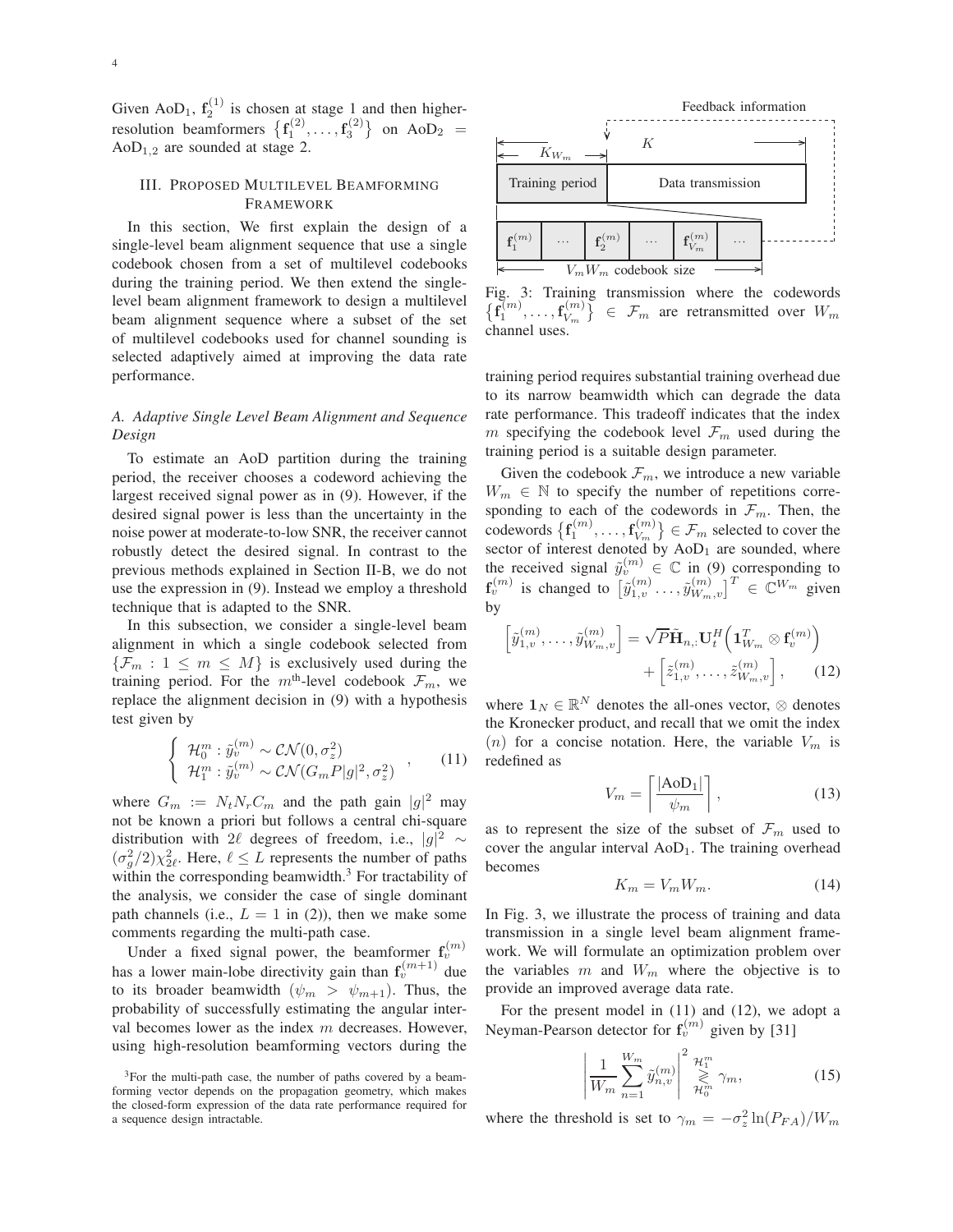given a target false alarm probability  $P_{FA}$ , i.e.,  $P_{FA}$  =  $P\{\left|\frac{1}{W_m}\sum_{n=1}^{W_m} \tilde{y}_{n,v}^{(m)}\right|$  $\frac{2}{m} > \gamma_m H_0^m$ . If there are multiple codewords that satisfy (15), the receiver selects the single codeword index among them that achieves the largest received signal power (i.e., the left-hand side of (15)). The combined signal on the left-hand side of (15) can be rewritten as

$$
\frac{1}{W_m} \sum_{n=1}^{W_m} \tilde{y}_{n,v}^{(m)} = \sqrt{G_m P} g + \frac{1}{W_m} \sum_{n=1}^{W_m} \tilde{z}_{n,v}^{(m)} =: x_m + z_m,
$$
\n(16)

where  $x_m = \sqrt{G_m P}g$  and  $z_m = (1/W_m) \sum_{n=1}^{W_m} \tilde{z}_{n,v}^{(m)}$ denote the desired signal and noise, respectively, i.e.,  $x_m \sim \mathcal{CN}(0, G_m P \sigma_g^2)$  and  $z_m \sim \mathcal{CN}(0, \sigma_z^2/W_m)$ , and the variables are assumed to be mutually independent. That is, the magnitude of  $x_m$  represents the instantaneous effective channel gain achievable after a decision  $\mathcal{H}_1^m$ , while we operate as if  $|x_m| = 0$  for a decision  $\mathcal{H}_0^m$  because there is no transmission. The beam misalignment analysis, similar to [8], [11], can be performed using the expressions of false alarm and miss detection probabilities of (15). However, this approach cannot be applied to the design of the optimal training length because reducing the probability of beam misalignment requires the maximum training length. Instead, we consider the average data rate as a performance metric and focus on designing a beam alignment sequence and the training length within a constrained time.

When a single propagation path is covered by a beamformer  $f_v^{(m)} \in \mathcal{F}_m$ , an instantaneous data rate for  $\mathcal{H}_1^m$  is obtained given by

$$
R(x_m) = \frac{K - K_m}{K} \cdot \log\left(1 + \frac{|x_m|^2}{\tilde{\sigma}_z^2}\right),\qquad(17)
$$

where  $\tilde{\sigma}_z^2 = \sigma_z^2/W_m$  and the pre-log factor in (17) represents the cost of channel sounding within  $K$  channel uses. Note that since a signal is detected when the squared absolute value of the (combined) received signal is above the threshold, consideration of joint variations for the desired signal and noise is needed to provide an exact average data rate, i.e.,

$$
R_m = \mathbb{E}\left\{R(x_m)|A_0\right\}p(A_0) + \mathbb{E}\left\{R(x_m)|A_1\right\}p(A_1)
$$

$$
= \frac{K - K_m}{K} \int_{-\infty}^{\infty} \int_{-\infty}^{\infty} \log\left(1 + \frac{|x_m|^2}{\tilde{\sigma}_z^2}\right).
$$

$$
p(x_m, z_m|A_1) dx_m dz_m \times p(A_1), \qquad (18)
$$

where  $A_0$  and  $A_1$  denotes mutually exclusive events described in terms of the random variables  $x_m$  and  $z_m$ (i.e.,  $A_0 = \{ |x_m + z_m|^2 < \gamma_m \}$  and  $A_1 = \{ |x_m + z_m|^2 \ge$  $\gamma_m$ }) and  $p(x_m, z_m | A_1^m)$  is a conditional joint probability distribution function (pdf) of  $(x_m, z_m)$  given  $A_1$ . Here,  $\mathbb{E}\left\{R(x_m)|\mathcal{H}_0^m\right\}=0$  because we set  $|x_m|^2=0$  for  $(x_m, z_m) \in A_0$  from a consideration of no transmission.

To the best of the authors' knowledge, the integral in (18) does not admit a closed-form expression. Instead, we evaluate an average magnitude of the effective channel gain (i.e.,  $|x_m|^2$ ) to obtain a reasonable criterion for approximating the expression of (18). To gain a clear insight to the main factor, we now provide a simple expression for the desired signal power in the high SNR regime, while an exact expression without any approximation is given in Appendix A.

*Lemma 1:* The desired signal power in the high SNR regime (i.e.,  $G_m P \sigma_g^2 \gg \sigma_z^2 / W_m$ ) is approximated as

$$
\mathbb{E}\{|x_m|^2\} \approx e^{-\frac{\gamma_m}{G_m P \sigma_g^2}} \left(G_m P \sigma_g^2 + \gamma_m\right) + \frac{P_{FA}}{2}
$$

$$
-f_{\sigma_z^2, P_{FA}, W_m}, \tag{19}
$$

where  $f_{\sigma_z^2, P_{FA}, W_m} = \frac{\sigma_z^2 \ln(1/P_{FA})}{W_m}$  $\frac{(1/P_{FA})}{W_m}$   $(\sqrt{P_{FA}} - P_{FA}).$ *Proof:* See Appendix A.

Note that the average signal power given  $\mathcal{H}_1^m$  is characterized by the first term on the right-hand side of (19), which is the expected value of  $|x_m|^2$  integrated over  $(\gamma_m, \infty)$ , because the second term is negligible due to a small target false alarm rate and we numerically find that the magnitude of  $f_{\sigma_z^2, P_{FA}, W_m}$  is less than  $0.53\sigma_z^2$  for all  $P_{FA} \in (0,1)$  and  $W_m \in \{1,\ldots,10^2\}$ .

From Lemma 1, we consider the case that an instantaneous data rate is given by (17) when  $|x_m|^2 > \gamma_m$  (i.e.,  $G_m P|g|^2 > \gamma_m$ , otherwise we have  $R(x_m) = 0$ . Then,  $R_m$  in (18) is approximated as

$$
R_m \approx \frac{K - K_m}{K} \int_{\gamma_m}^{\infty} \log \left( 1 + \frac{|x_m|^2}{\tilde{\sigma}_z^2} \right) \frac{e^{-|x_m|^2/\sigma_m^2}}{\sigma_m^2} d|x_m|
$$
\n
$$
= \frac{K - K_m}{K} \left( e^{\frac{\tilde{\sigma}_z^2 (1 - \beta_m)}{\sigma_m^2}} \log \beta_m + \frac{e^{\frac{\tilde{\sigma}_z^2}{\sigma_m^2}}}{\ln 2} \Gamma \left( 0, \frac{\tilde{\sigma}_z^2 \beta_m}{\sigma_m^2} \right) \right),
$$
\n(21)

where  $\sigma_m^2 := G_m P \sigma_g^2$ ,  $\beta_m = 1 + \gamma_m / \tilde{\sigma}_z^2$ , and  $\Gamma(\cdot, \cdot)$  denotes the incomplete gamma function [32, Eq. 8.350.2]. Maximization of  $R_m$  in (21) gives the design of the codebook level  $m$  and the number of retransmissions of the corresponding codewords  $W_m$ .

*Problem 1:* Given the codebooks  $\{\mathcal{F}_m: 1 \leq m \leq \mathcal{F}_m\}$  $M$ , the variables m and  $W_m$  must be chosen to maximize

$$
\max_{\{m, W_m\}} R_m \tag{22}
$$

subject to  $1 \le m \le M$  and  $K_m \le K$ ,

where  $K_m$  and  $R_m$  are defined in (14) and (21), respectively.

Considering the integer constraint on the optimization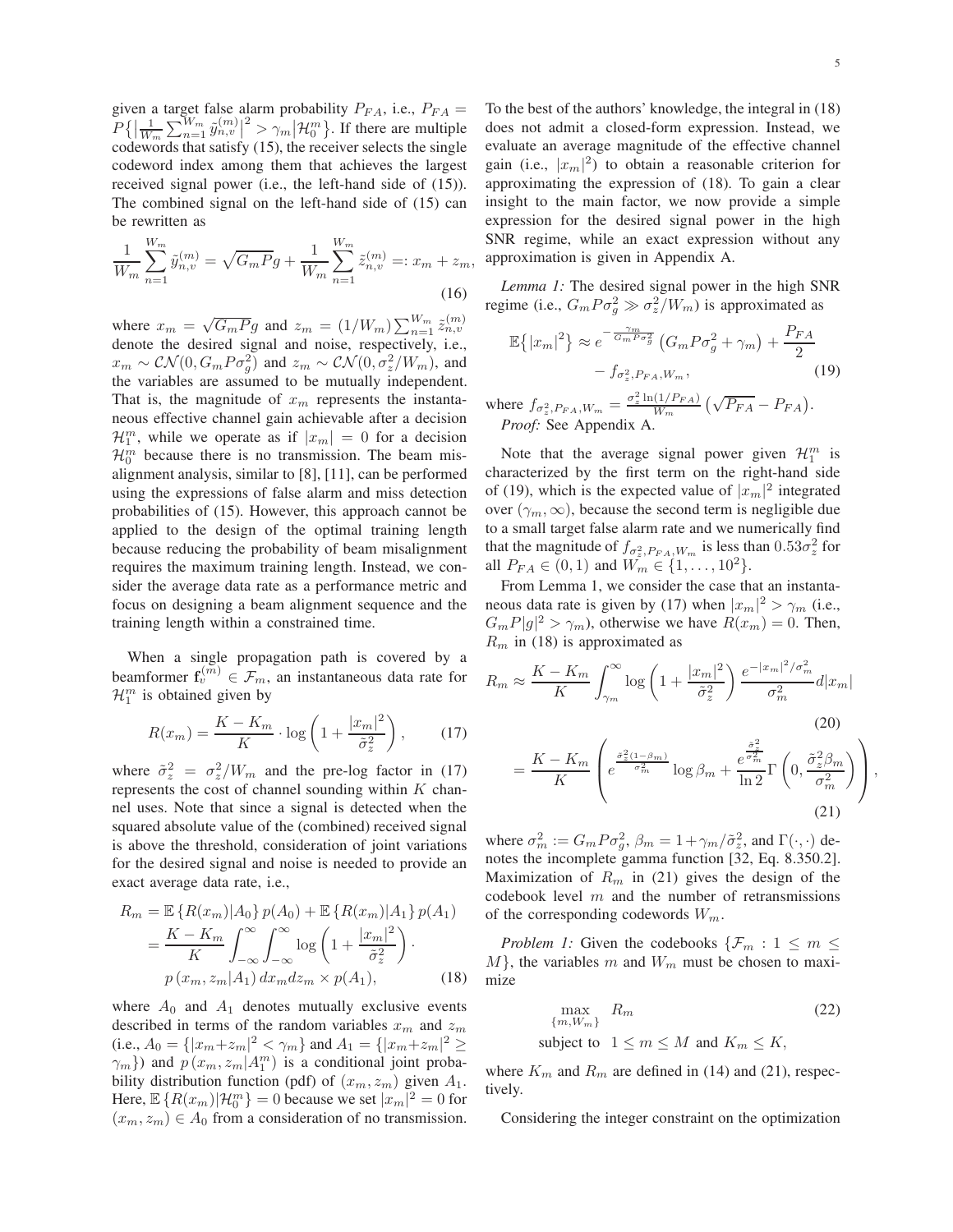variables, we tackle Problem 1 by exhaustive search. Due to space limitations, we omit the details of our algorithm for Problem 1. Instead, in the next subsection, we present an algorithm for a multilevel beam alignment sequence design that can be used to solve Problem 1.

*Remark 1:* By applying Alzer's inequality to the incomplete gamma function [33],  $R_m$  in (21) can be lower bounded in a closed form given by

$$
R_m \geq \underline{R}_m =: \frac{K - K_m}{K} \left( e^{\frac{\tilde{\sigma}_z^2 (1 - \beta_m)}{\alpha_m}} \log \beta_m - e^{\frac{\tilde{\sigma}_z^2}{\alpha_m}} \log \left( 1 - e^{-e^C \left( \frac{\tilde{\sigma}_z^2 \beta_m}{\alpha_m} \right)} \right) \right),
$$
\n(23)

where C is Euler's contant, i.e.,  $C = 0.5772...$ 

To reduce the computational complexity required for numerical calculation of  $\Gamma(\cdot, \cdot)$ , we can use the lower bound of  $R_m$  in (23) for a beam alignment sequence design. Simulation results in Section V show that the proposed algorithm using the lower bound in (23) performs very closely to those results obtained using the expression in (21).

Note that the proposed beam alignment design can be directly used for the multi-path case where the selected single codeword is expected to cover at *least* a single dominant path. Alternatively, the codeword indices that achieve the received signal power above the threshold value in (15) can be fed back to the transmitter to enable multi-stream transmission using the combined codewords, which requires additional feedback. Joint processing of the multiple training snapshots for the multi-path case is beyond the scope of the current work.

# *B. Adaptive Multilevel Beam Alignment and Sequence Design*

In this subsection, we focus on the design of a multilevel beam alignment sequence where a subset of codebooks (i.e.,  $\{\mathcal{F}_m : m_F \leq m \leq m_L\}$ ) can be used during the training period. Here, we define the indices specifying the codeword levels used at the first and last training stages as  $m_F$  and  $m_L$  for  $1 \le m_F \le m_L \le M$ , respectively.

Since the codewords in  $\mathcal{F}_{m_F}$  sounded at the first training stage have relatively lower directivity gain due to its broader beamwidth than those in  $\{\mathcal{F}_m : m_F < m \leq \mathcal{F}_m\}$  $m<sub>L</sub>$ , the received signal power at the first training stage can be easily swayed by noise impact. Thus, we assume retransmission of the codewords in  $\mathcal{F}_{m_F}$  sounded during the first training stage where  $W_{m_F}$  represents the number of retransmissions. The system model and the detection process at the first training stage can be described by replacing the index of the codebook in (12) and (15) with  $(m_F)$ , respectively. During the intermediate



Fig. 4: Training and data transmissions where the codewords sounded at the first training stage are retransmitted over  $W_{m_F}$  channel uses, otherwise each codeword is transmitted once.

training stages allocated for sounding the codewords in  $\{\mathcal{F}_m : m_F < m \le m_L\}$ , we assume that each codeword is transmitted once, i.e., we set  $W_m = 1$  in (12) and (15) for  $m_F < m \leq m_L$ .

Given this, the training overhead becomes

$$
K_{m_F}^{m_L} = V_{m_F} W_{m_F} + \sum_{m=m_F+1}^{m_L} V_m, \qquad (24)
$$

where the variable  $V_m$  corresponding to the codebook  $\mathcal{F}_m$  is redefined as

$$
V_{m_F} = \lceil |\text{AoD}_1| / \psi_{m_F} \rceil \text{ and } V_m = \lceil \psi_{m-1} / \psi_m \rceil, (25)
$$

for  $m_F < m \le m_L$ . Here, AoD<sub>1</sub> denotes the sector angle to be searched at the first training stage. The overall process of training and data transmission is illustrated in Fig. 4. As a result, we will optimize the codeword levels  $(m_F, m_L)$  and  $W_{m_F}$  used during the consecutive training stages to provide an improved average data rate, which will be shown shortly.

We observe that the performance achievable by the multilevel beam alignment framework is characterized by the detection performance at the first stage because the codewords in  $\mathcal{F}_{m_F}$  have relatively low directivity gain than those in  $\{\mathcal{F}_m : m_F < m \leq m_L\}$ . For the purpose of analysis, we assume that if a beamforming vector in  $\mathcal{F}_{m_F}$  is properly selected, then a beamforming vector in  $\mathcal{F}_m$  for  $m_F < m \leq m_L$  that covers the dominant channel path can be perfectly selected due to its relatively higher beamforming gain. We will refer to this assumption as *(A.1)*. (As the comparison with numerical results without *(A.1)*, this approximation does not significantly affect our results.) $4$ 

<sup>4</sup>This assumption is not very restrictive in our view because for a single level codebook (i.e.,  $m_F = m_L$ ), *(A.1)* is not involved in a beam alignment sequence design, and for a multilevel codebook (i.e.,  $m_F < m_L$ ) we also optimize the codeword levels  $(m_F, m_L)$  to improve the performance.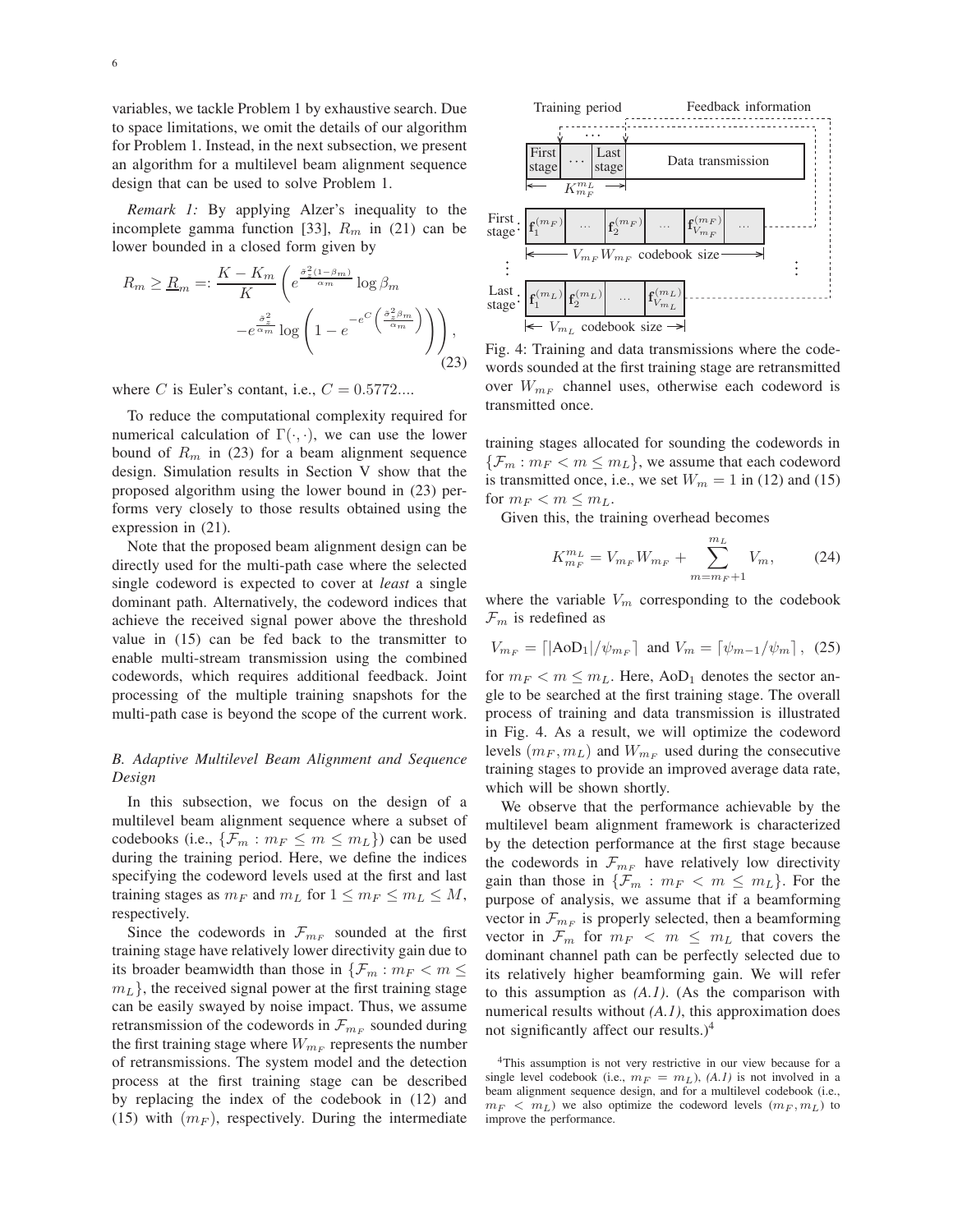From *(A.1)*, an (approximate) instantaneous data rate for  $|x_{m_F}|^2 > \gamma_{m_F}$  can be written, similar to (17), as

$$
R(x_{m_F}, m_L) \approx \frac{K - K_{m_F}^{m_L}}{K} \cdot \log \left( 1 + \frac{G_{m_L}}{G_{m_F}} \frac{|x_{m_F}|^2}{\tilde{\sigma}_z^2} \right),\tag{26}
$$

where the operand in the log function denotes the beamforming gain achievable at the last training stage under *(A.1)*. We then evaluate the (approximate) average throughput in the multilevel beamforming framework in semi-closed form given by

$$
R_{m_F}^{m_L} \approx \mathbb{E}\left\{R(x_{m_F}, m_L)\right\}
$$
\n
$$
= \frac{K - K_{m_F}^{m_L}}{K} \left(e^{\tilde{\sigma}_z^2 \left(1 - \beta_{m_F}^{m_L}\right)/\alpha^{m_L}} \cdot \log \beta_{m_F}^{m_L} + \left(e^{\tilde{\sigma}_z^2/\alpha^{m_L}}/\ln 2\right) \cdot \Gamma\left(0, \tilde{\sigma}_z^2 \beta_{m_F}^{m_L}/\alpha^{m_L}\right)\right)
$$
\n(28)

where  $\alpha^{m_L} = G_{m_L} P \sigma_g^2$ ,  $\beta_{m_F}^{m_L} = 1 + \frac{G_{m_L} \gamma_{m_F}}{G_{m_E} \tilde{\sigma}_z^2}$  $\frac{G_{m_E}G_{m_F}}{G_{m_F}\tilde{\sigma}_z^2}$ , and the expectation in (27) is performed over  $|x_{m_F}|^2 \in$  $(\gamma_{m_F}, \infty)$ , similar to (20).

Therefore, using the objective function in (28), we design a multilevel beam alignment sequence optimized over the variables  $(m_F, m_L, W_{m_F})$  that strikes a balance between minimizing the training overhead and maximizing beamforming gain.

*Problem 2:* Given the codebooks  $\{\mathcal{F}_m: 1 \leq m \leq M\}$ and  $(A, I)$ , the level indices  $(m_F, m_L)$  and  $W_{m_F}$  must be chosen to maximize

$$
\max_{\{m_F, m_L, W_{m_F}\}} R_{m_F}^{m_L}
$$
\n(29)

\nsubject to  $1 \le m_F \le m_L \le M$ ,  $K_{m_F}^{m_L} \le K$ , and  $1 \le W_{m_F} \le \lfloor G_{m_F+1}/G_{m_F} \rfloor$ , (30)

where  $K_{m_F}^{m_L}$  and  $R_{m_F}^{m_L}$  are defined in (24) and (28), respectively.

The upper bound on  $W_{m_F}$  in (30) guarantees that the effective SNR at level  $m_F$  is smaller than that of the next level, i.e.,  $G_{m_F} P |g|^2 / (\sigma_z^2 / W_{m_F}) \leq G_{m_F + 1} P |g|^2 / \sigma_z^2$ because of  $W_{m_F} G_{m_F} \leq G_{m_F+1}$ . The corresponding algorithm is summarized in Algorithm 1 with reasonable computational complexity of  $\mathcal{O}(M^2K)$  as only three to five levels are typically used in the multilevel beamforming framework.

*Remark 2:* Similar to Remark 1, the expression of (28) can be lower bounded by  $R_{m_F}^{m_L} \geq \underline{R}_{m_F}^{m_L}$  where

$$
\underline{R}_{m_F}^{m_L} = \frac{K - K_{m_F}^{m_L}}{K} \left( e^{\frac{\tilde{\sigma}_z^2 (1 - \beta_{m_F}^{m_L})}{\alpha^{m_L}}} \log \beta - e^{\frac{\tilde{\sigma}_z^2}{\alpha^{m_L}}} \log \left( 1 - e^{-e^{C \frac{\tilde{\sigma}_z^2 \beta_{m_F}^{m_L}}{\alpha^{m_L}}}} \right) \right).
$$
\n(31)

Algorithm 1 Multilevel Beam Sequence Design

1: Set R = 0 2: for m<sup>L</sup> = M : −1 : 1 do 3: for m<sup>F</sup> = m<sup>L</sup> : −1 : 1 do 4: [Vm<sup>F</sup> , . . . , Vm<sup>L</sup> ] = hl AoD<sup>1</sup> ψmF m , l ψmF <sup>ψ</sup>mF +1 <sup>m</sup> , . . . , l ψmL−<sup>1</sup> ψmL mi 5: Wmax = K− PmL <sup>m</sup>=mF +1 <sup>V</sup><sup>m</sup> VmF 6: if m<sup>F</sup> < m<sup>L</sup> then 7: Wmax = min{Wmax, ⌊Gm<sup>F</sup> +1/Gm<sup>F</sup> ⌋} 8: end if 9: for Wm<sup>F</sup> = 1 : 1 : Wmax do 10: Compute Rm<sup>L</sup> <sup>m</sup><sup>F</sup> (Step †) 11: if Rm<sup>L</sup> <sup>m</sup><sup>F</sup> > R then 12: R = Rm<sup>L</sup> <sup>m</sup><sup>F</sup> 13: [ ˆm<sup>F</sup> , mˆ <sup>L</sup>] ← [m<sup>F</sup> , mL] 14: Wm<sup>ˆ</sup> <sup>F</sup> ← Wm<sup>F</sup> 15: end if 16: end for 17: end for 18: end for

(In Step  $\dagger$ , the notations follow those of (28) or (31). Here, the hat notation denotes the output of the algorithm. )

#### IV. PROPOSED CODEBOOK DESIGN TECHNIQUE

Throughout the manuscript, we assumed that the beam pattern is approximated by constant directivity gain  $C_m$ within the main-lobe beamwidth  $\psi_m$ . To design accurate approximations to the ideal beam patterns, much of the prior work considers analog beamforming [6]–[8] and hybrid beamforming techniques [10]–[12] where the codebook is assumed to be designed off-line constructed using a limited number of RF chains.

However, when a user or scatterers are around the boundary of two adjacent (pre-designed) beamforming patterns, it might be detected in both angular partitions. Then, shifting the main-lobe beam direction to the target angle or redesigning the codebook is needed to provide an improved beamforming gain. Considering many prior works on DFT-based codebooks in [7], [34]–[36], we present an efficient method to design a multi-resolution codebook using the DFT vectors.

#### *A. DFT-based Multilevel Codebook Design*

Considering the quantized spatial angles  $\{\theta_n = -1 +$  $\left(\frac{2n-1}{N_t}:\frac{1}{n}\leq n\leq N_t\right)$ , the m-th level codebook  $\mathcal{F}_m$  can be designed by combining the array steering vectors corresponding to the subset of quantized angles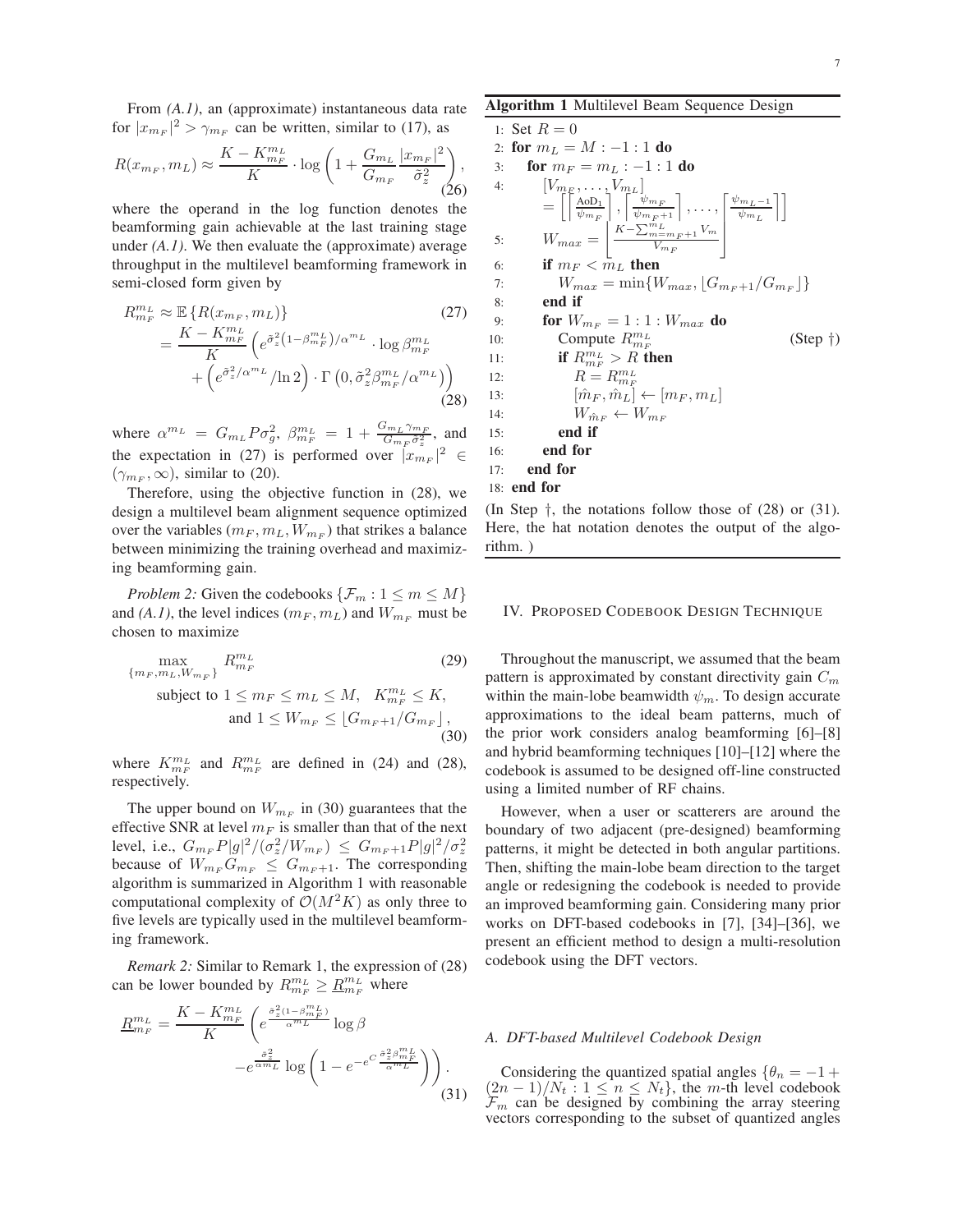given by

$$
\mathcal{F}_m = \left\{ \mathbf{f}_1^{(m)}, \mathbf{f}_2^{(m)}, \dots, \mathbf{f}_{N/N_m}^{(m)} \right\}
$$
\n(36)

$$
= \left\{ \frac{1}{\sqrt{N_m}} \sum_{p=1}^{N_m} \mathbf{u}_t(\theta_p) e^{j\omega_m p}, \frac{1}{\sqrt{N_m}} \sum_{p=N_m+1}^{2N_m} \mathbf{u}_t(\theta_p) e^{j\omega_m p}, \cdots, \frac{1}{\sqrt{N_m}} \sum_{p=N_t-N_m+1}^{N_t} \mathbf{u}_t(\theta_p) e^{j\omega_m p} \right\},
$$
(37)

where we introduce a new variable  $\omega_m$  to enable the beam patterns of  $f_v^{(m)}$  to have a little to no variation in main-lobe directivity gain as best as possible. Here, we assume that  $N_m$  is a divisor of  $N_t$  for simplicity. The array steering vector on the quantized angles  $\{\theta_n\}$ in (37) becomes a *generalized* DFT vector with offset  $-(1 + N_t)/2$ , i.e.,

$$
\mathbf{u}_t(\theta_n) = \frac{1}{\sqrt{N_t}} \left[ 1, e^{-j\frac{2\pi}{N_t} \left( n - \frac{N_t + 1}{2} \right)}, e^{-j\frac{2\pi}{N_t} 2 \left( n - \frac{N_t + 1}{2} \right)}, \dots, e^{-j\frac{2\pi}{N_t} \left( N_t - 1 \right) \left( n - \frac{N_t + 1}{2} \right)} \right]^T,
$$
(38)

which is the *n*-th column of the Butler matrix  $[37]$  and can be easily implemented using millimeter microstrip technology [38]–[40]. We denote the number of combined vectors at level  $m$  by  $N_m$  and the number of active RF chains by  $N_{RF}$ , respectively. From (37), we need at *least*  $N_{RF} = N_m$  RF chains for combining the vectors.

The codewords in (37) form *ideal* beam patterns over the quantized angles such that the codebook with arbitrary  $\omega_m \in \mathbb{R}$  achieves the (constant) maximum beamforming gain  $N_t/N_m$  on the quantized angles  $\{\theta_n\}.$ For  $N_t = 64$ ,  $M = 3$ , and  $\{N_1, N_2, N_3\} = \{8, 4, 1\}$ , Fig. 5(a) shows the corresponding beam patterns over the quantized angles, which is useful for theoretical analysis and can be used as a benchmark showing what can be achieved under idealized assumptions. For realizing this scenario in practice, large-scale antenna arrays can be



Fig. 5: Phase-shifted DFT beam patterns where  $N_t = 64$ ,  $M = 3$ ,  $[\text{card}(\mathcal{F}_1), \text{card}(\mathcal{F}_3), \text{card}(\mathcal{F}_3)] = [8, 16, 64]$ , and  $[N_1, N_2, N_3] = [8, 4, 1]$ : (a) ideal case on the quantized spatial domain with an arbitrary  $\omega_m \in \mathbb{R}$  and (b) non-ideal case on the continuous spatial domain with  $\omega_m = 0$  for  $1 \leq m \leq M$ .

applied in the transmitter and/or the receiver required for finer spatial sampling of continuous angles.

Note that the codebook  $\mathcal{F}_m$  in (37) is parameterized by the phase shift  $\omega_m$ , and we refer to this scheme as a *phase-shifted* DFT method. Optimizing the single parameter  $\omega_m$  is important to achieve constant main-lobe directivity gain as possible. An example of the codebook for  $\omega_m = 0$  (i.e., a simple addition of the array steering vectors as used in [24]) is shown in Fig. 5(b). Especially at lower level codewords, there are a large number of null points within the main beamwidth and picking points

$$
\mathbf{u}_{t}(\theta)^{H} \mathbf{f}_{i}^{(m)} = \mathbf{u}_{t}(\theta)^{H} \left( \frac{1}{\sqrt{N_{m}}} \sum_{p=(i-1)N_{m}+1}^{i N_{m}} \mathbf{u}_{t}(\theta_{p}) \right)
$$
(32)

$$
= \frac{1}{N_t\sqrt{N_m}} \sum_{p=(i-1)N_m+1}^{iN_m} e^{j\omega_m p} e^{-j\pi \frac{N-1}{N} \left(p - \frac{N_t(\theta+1)+1}{2}\right)} \frac{\sin\left(\pi \left(p - \frac{N_t(\theta+1)+1}{2}\right)\right)}{\sin\left(\frac{\pi}{N_t}\left(p - \frac{N_t(\theta+1)+1}{2}\right)\right)}
$$
(33)

$$
f_{\theta,i,\omega_m}^{(m)} = \left| \mathbf{u}_t(\theta)^H \mathbf{f}_i^{(m)} \right|^2
$$
  
1 
$$
\left| \begin{array}{cc} iN_m & \sin^2\left(\pi(p-\tilde{\theta})\right) \end{array} \right|
$$
 (34)

$$
= \frac{1}{N_t^2 N_m} \left\{ \sum_{p=(i-1)N_m+1}^{iN_m} \frac{\sin^2\left(\pi(p-\theta)\right)}{\sin^2\left(\frac{\pi}{N_t}(p-\tilde{\theta})\right)} \right\}
$$
  
+ 
$$
\sum_{p=(i-1)N_m+1}^{iN_m} \sum_{p'=p+1}^{iN_m} 2 \cos\left((p'-p)\left(\frac{N-1}{N}\pi-\omega_m\right)\right) \times \frac{\sin\left(\pi(p-\tilde{\theta})\right) \sin\left(\pi(p'-\tilde{\theta})\right)}{\sin\left(\frac{\pi}{N_t}(p-\tilde{\theta})\right) \sin\left(\frac{\pi}{N_t}(p'-\tilde{\theta})\right)} \right\}, \quad (35)
$$

where  $\tilde{\theta} := \frac{N_t(\theta+1)+1}{2}$ .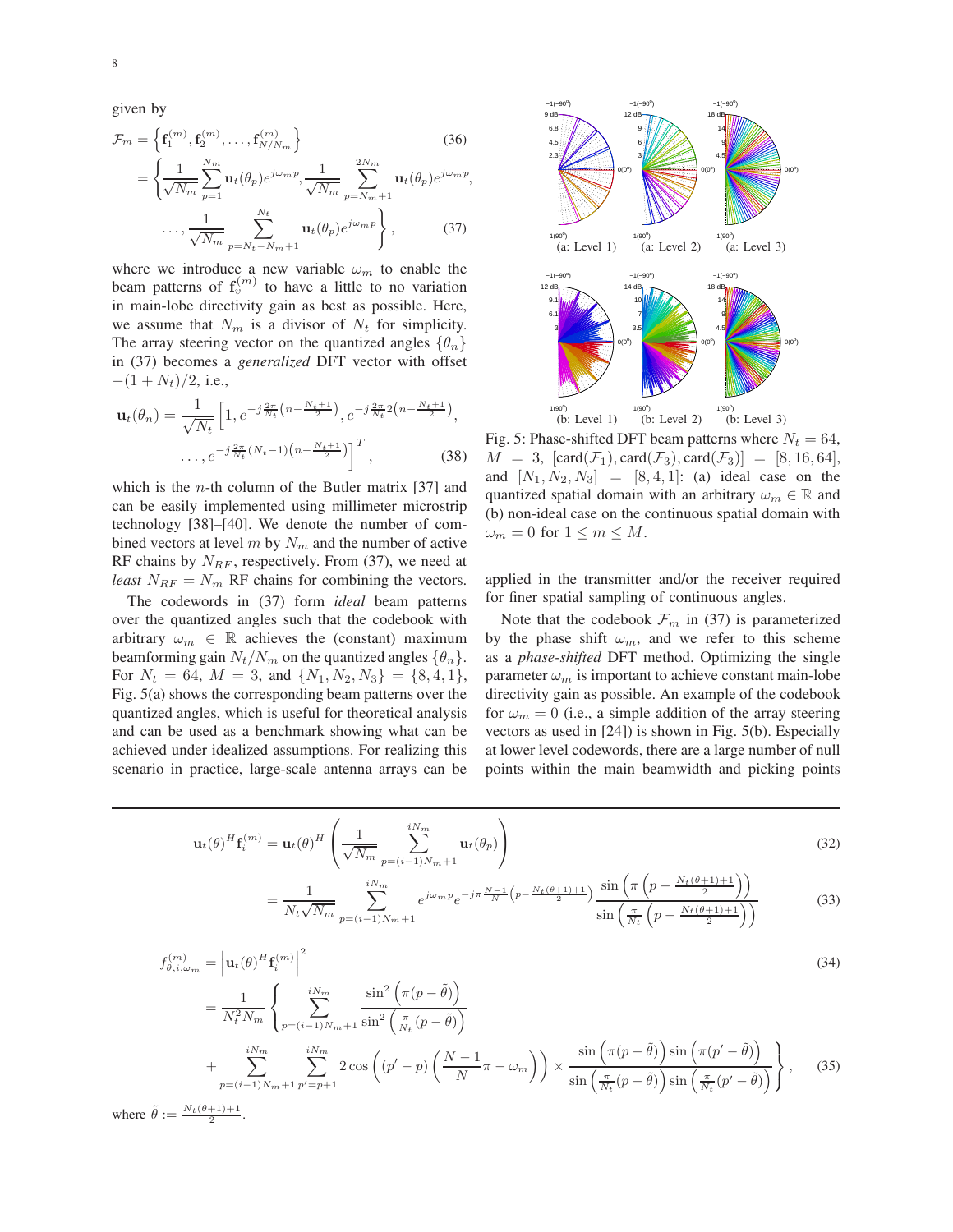near the boundary of beam patterns due to the overlapped DFT beam patterns on the continuous angles.

For the *i*-th codeword  $f_i^{(m)} \in \mathcal{F}_m$  in (36), we evaluate a closed-form expression for the array response over the continuous angle  $\theta$  in (33) where  $\mathbf{u}_t(\theta)^H \mathbf{u}_t(\theta_p)$ represents the discrete Fourier transform using the p-th vector in (38) evaluated at the spatial location parameter  $\theta$ . Given this, the array response magnitude can be described by a function  $f_{\theta,i,\omega}^{(m)}$  $\theta_{\theta,i,\omega_m}^{(m)}$  defined in (34). As a result, we focus on an exhaustive search for the proper phase shift  $\omega_m$  that minimizes the variation of the main-lobe directivity gain evaluated with  $f_i^{(m)}$  over the quantized version of main beam range given by

$$
\left[-1+\frac{2((i-1)N_m+1)-1}{N_t},-1+\frac{2(iN_m)-1}{N_t}\right].
$$
\n(39)

In this case, it is important to reduce the computational complexity of the exhaustive search, and thus we derive a property of the objective function  $f_{\theta,i}^{(m)}$  $\overset{(m)}{\theta, i, \omega_m}$ .

*Theorem 1:* Given the level m and  $1 \le i \le N/N_m$ , the function  $f_{\theta,i,\omega}^{(m)}$  $\theta_{\theta,i,\omega_m}^{(m)}$  in (35) satisfies the following properties: *(P.1)* for  $\omega_m$ ,  $2\pi$ -periodic and an even function at  $\pi(N_t-\mathcal{O})$  $1)/N_t$ ,

*(P.2)* for  $\theta$ , an even function at  $-1 + (2i - 1)N_m/N_t$ , *(P.3)* independent of the index i where  $1 \le i \le N/N_m$ . *Proof:* See Appendix B.

*Remark 3:* Theorem 1 yields a much simpler implementation of the exhaustive search without loss in performance because: the search space for finding the phase shift  $\omega_m$  is reduced to the interval  $[-\pi/N_t, \pi(1-1/N_t)]$ of length  $\pi$  by *(P.1)*; the continuous angular interval for  $\theta$  can be set to one-half of the main beam interval of (39) by  $(P.2)$ , e.g.,  $[-1 + (2i - 1)N_m/N_t, -1 +$  $(2iN_m-1)/N_t$ ; the optimized phase shift  $\omega_m$  for the *i*th codeword  $f_i^{(m)}$  is also an optimal design for all other codewords in  $\mathcal{F}_m$  by *(P.3)*.

Therefore, the problem of the codebook design at level  $m$  in (37) is formulated as

$$
\min_{\omega_m \in \left[-\frac{\pi}{N_t}, \pi\left(1 - \frac{1}{N_t}\right)\right]} \quad \text{var}\left(f_{\theta_b, i, \omega_m}^{(m)}\right), \tag{40}
$$

for any fixed index  $i \in \{1, ..., N/N_m\}$ . Here,  $\boldsymbol{\theta}_b \in \mathbb{R}^{2^b}$ denotes the uniformly quantized points of the half of the main beam interval  $[-1 + (2i - 1)N_m/N_t, -1]$  $(2iN_m - 1)/N_t$  using b bits where we set  $b = 9$ . Since the objective function of (35) can operate on the vector input  $\theta_b$ , the design parameter  $\omega_m$  is swept over the possible range to minimize the sample variance in (40).

*Remark 4:* Since each codeword  $f_i^{(m)} \in \mathcal{F}_m$  should provide the maximal constant level of concentration of energy over the spatial interval  $[\theta_{(i-1)N_m+1}, \theta_{iN_m}]$ , one can relate the codebook design problem in (40) to the design of bandpass filters for estimating the power spectral



Fig. 6: Phase-shifted DFT beam patterns on the continuous spatial domain where: (a)  $N_t = 64$ ,  $M = 3$ ,  $\{N_1, N_2, N_3\} = \{8, 4, 1\}, \text{ and } [\omega_1, \omega_2] = [1.93, 2.24]$ with any  $\omega_3 \in \mathbb{R}$ , and  $(a')$   $N_t = 32$ ,  $N_1 = 4$ , and  $\omega_1 = 2.2.$ 

density (PSD) over  $(-\pi, \pi)$ . The finite impulse response (FIR) bandpass filter that concentrates its energy to the interval  $[\pi \theta_{(i-1)N_m+1}, \pi \theta_{iN_m}]$  can be designed by using  $N_m$  dominant eigenvectors of  $\mathbf{\Gamma} \in \mathbb{C}^{N_t \times N_t}$ , referred to as Slepian sequences [41], given by

$$
\mathbf{\Gamma} = \frac{1}{2\pi} \int_{\pi\theta_{(i-1)N_m+1}}^{\pi\theta_{iN_m}} \mathbf{u}_t(\vartheta) \mathbf{u}_t(\vartheta)^H d\vartheta, \qquad (41)
$$

where  $\mathbf{u}_t(\cdot)$  denotes the steering vector defined in (3) and  $(p, q)$  element of  $\Gamma$  in (41) is given by

$$
[\Gamma]_{p,q} = e^{-j\pi(p-q)\left(-1 + \frac{N_m(2i-1)}{N_t}\right)} \frac{\sin\left(\frac{\pi(p-q)(N_m-1)}{N_t}\right)}{\pi(p-q)}.
$$

Since the power of the filtered signal is approximately equal to the PSD value at  $\theta$ , the auto-PSD estimation over the interval is given by  $\frac{1}{N_m} \sum_{p=1}^{N_m} |\mathbf{u}_t(\theta)^H \mathbf{v}_p|$ 2 where  $\mathbf{v}_p \in \mathbb{C}^{N_t}$  is the *p*-th dominant eigenvector of  $\Gamma$ , referred to as the p-th dominant Slepian sequence. However, simulations of a codebook design using the Slepian sequences as the basis vectors and optimizing over a single phase-shift design parameter,  $\omega_m$ , similar to the codebook design for generalized DFT (Butler) beams, yielded distorted beamforming patterns. Thus, multidimensional optimization is needed to linearly combine Slepian sequences to achieve a maximal constant level of energy concentration over the sector of interest as best as possible. However, with respect to practical implementation, our proposed codebook using DFT beams according to (37) can be implemented via the wellknown Butler Matrix Beamformer [37] in analog RF circuitry which, as discussed previously, can be implemented using millimeter microstrip technology [38]– [40]. In contrast, the values of the Slepian sequences are not constant magnitude and also their phase values are arbitrary, i.e. are not confined to a finite alphabet.

The proposed design obtained from (40) yields good performance over the continuous angles as shown in Fig. 6 for  $\{N_1, N_2, N_3\} = \{8, 4, 1\}$ ,  $M = 3$ , and  $N_t = 64$ . The proposed codebook has constant main-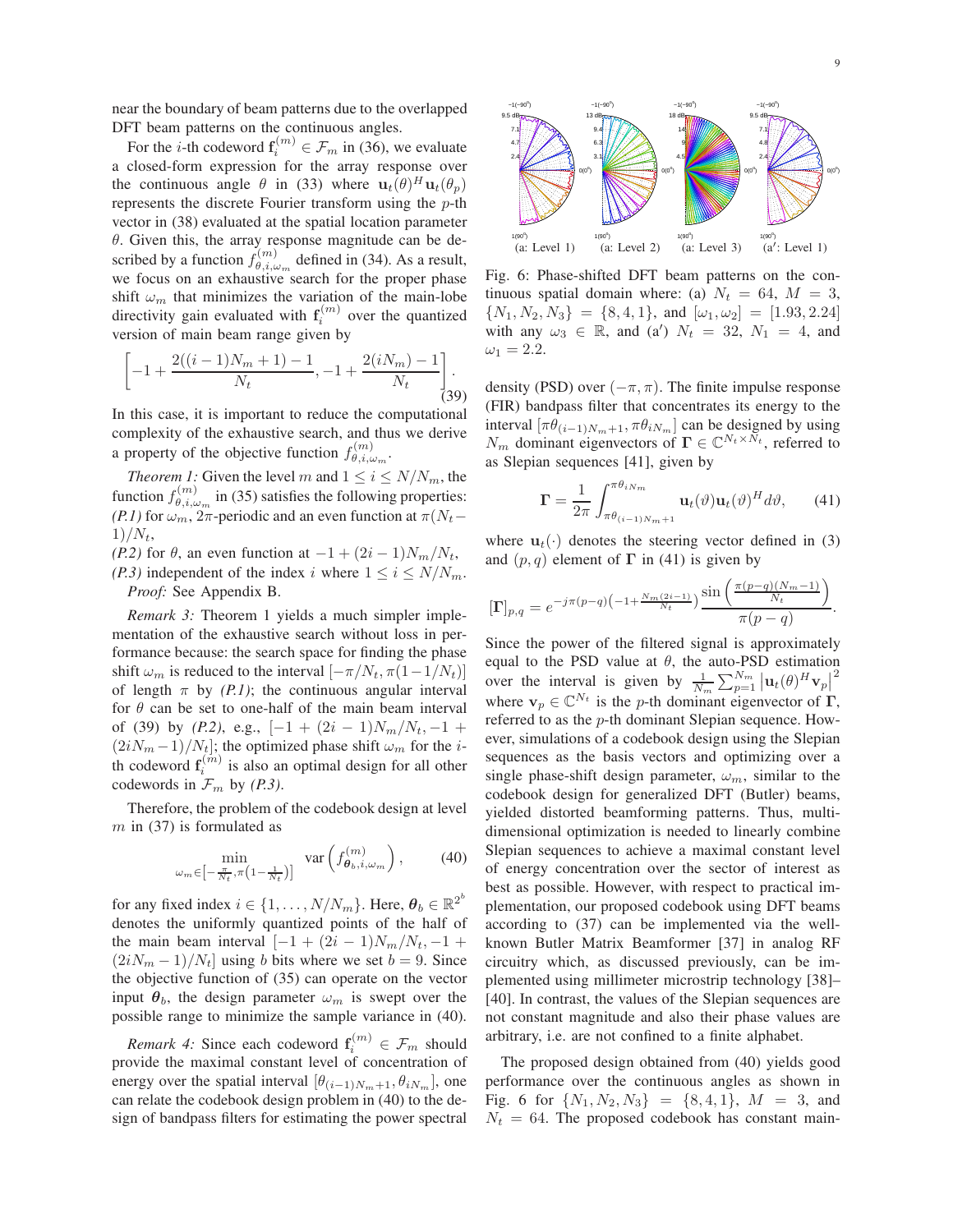

Fig. 7: Data rate versus SNR for different L where  $R_{m_E}^{m_L}$ in (28) and  $\underline{R}_{m_F}^{m_L}$  in (31) are used in Algorithm 1 for the same setup in Fig.  $6(a)$ .

lobe directivity gain per beam similar to the ideal beam patterns in Fig. 5(a). For the codebook design in Fig. 6(a), we use at *most*  $N_{RF} = 8$  RF chains at the first level codebook because of  $N_1 = 8$ . To accommodate the case that we cover the same angular interval with the small number of RF chains, we can reduce the number of active antenna elements by turning off a subset of successive antenna elements while having a coarse spatial resolution [7]. In comparison to the beam patterns in Fig. 6(a: Level 1), Fig. 6(a′ ) shows the corresponding beam patterns obtained with  $N_{RF} = N_1 = 4$  and  $N_t = 32$ . Although the estimation accuracy of the angular interval is restricted by the reduced number of antenna elements, the proposed beam patterns still yield reasonably good performance, which will be further demonstrated in Section V.

#### V. NUMERICAL RESULTS

In this section, we provide some numerical results to evaluate the proposed beam sequence design and the corresponding algorithm. Throughout the simulation, we fixed the noise power  $\sigma_z^2 = 1$  and  $K = 40$ . The sector angle at the transmitter is given by  $AoD<sub>1</sub> \in \{(-0.5, 0.5), (-0.77, 0.77)\}$  (i.e.,  ${(-30^{\circ}, 30^{\circ}), (-50^{\circ}, 50^{\circ})}$  and the angular interval at the receiver is set to the entire range of quantized angles. The performance was measured by averaging the instantaneous data rate in (26) over 10<sup>6</sup> Monte Carlo runs, where the false alarm probability for each AoD direction is set to  $P_{FA} = 0.01$  and the SNR is defined as  $\sigma_g^2 P$  to account for the propagation path gain and the transmit power. Note that the SNR values in the abscissa of each plot does not include the beamforming gain, which is substantial in a Massive MIMO setting. Thus, in examining the results, it is important to look at SNRs significantly below 0 dB in consideration of path loss attenuation.

We consider a MIMO system with  $N_t = 64$ ,  $N_r = 4$ ,  $M = 3$ , and  $AoD<sub>1</sub> = (-30<sup>°</sup>, 30<sup>°</sup>)$  where we adopt



Fig. 8: Performance comparison with the methods that use the fixed levels (i.e.,  $W_{m_F} = 1$  and  $1 \leq m_F \leq$  $m_L \leq M$ ) where  $N_t = 64$ ,  $M = 3$ ,  $\{N_1, N_2, N_3\} =$  $\{8, 4, 1\}$ , and  $AoD<sub>1</sub> = (-30°, 30°)$ .

Laplacian distributed angles of channel paths with the mean angle  $\mu_{\theta} = 0$  and the standard deviation  $\sigma_{\theta} = 7$ [42]. In Fig. 7, we examine the data rate performance based on the proposed method along with the codebook shown in Fig. 6(a) on the quantized angles. It is seen that the proposed algorithms using  $R_{m_F}^{m_L}$  in (28) and the lower bound  $\underline{R}_{m_F}^{m_L}$  in (31) yield almost the same performance. Thus, the simpler algorithm with (31) can be used without much performance loss. For  $L = 1$ , simulation result without *(A.1)* matches well the analytic result, i.e., the result in (28) gives expressions for the average data rate for a single path channel  $L = 1$ . For  $L > 1$ , simulation results are obtained by choosing a single codeword that achieves the largest received signal power.

For purpose of comparison, we consider the case that the transmitter fixes the codebook levels  $\{\mathcal{F}_m\}$ :  $m_F \leq m \leq m_L$ } for  $1 \leq m_F \leq m_L \leq M$  with  $W_{mF}$  = 1. With the same setup used in Fig 7, we compared the data rate performance of the proposed method to those of others using the analytic result of (28) in Fig. 8. It appears that the proposed method using adaptively selected codebooks outperforms other methods. The optimized beamforming sequence obtained by Algorithm 1 is summarized in Table I. At low SNR, the proposed method retransmits the codewords sounded at the first training stage by two times aimed at improving the effective SNR. As the operating SNR increases, the proposed method uses all codebook levels with a single codeword transmission to decrease the training overhead. We observed that the use of a multilevel codebook (i.e.,  $m_F < m_L$ ) yields good performance compared to the use of a single level codebook (i.e.,  $m_F = m_L$ ) for most of the SNR range.

Next, we compare the performance of the proposed methods to those of several codebook design techniques [8], [11]. For  $M = 3$  and  $N_t = 64$ , we considered the channel model with a number of path  $L = 1$  and the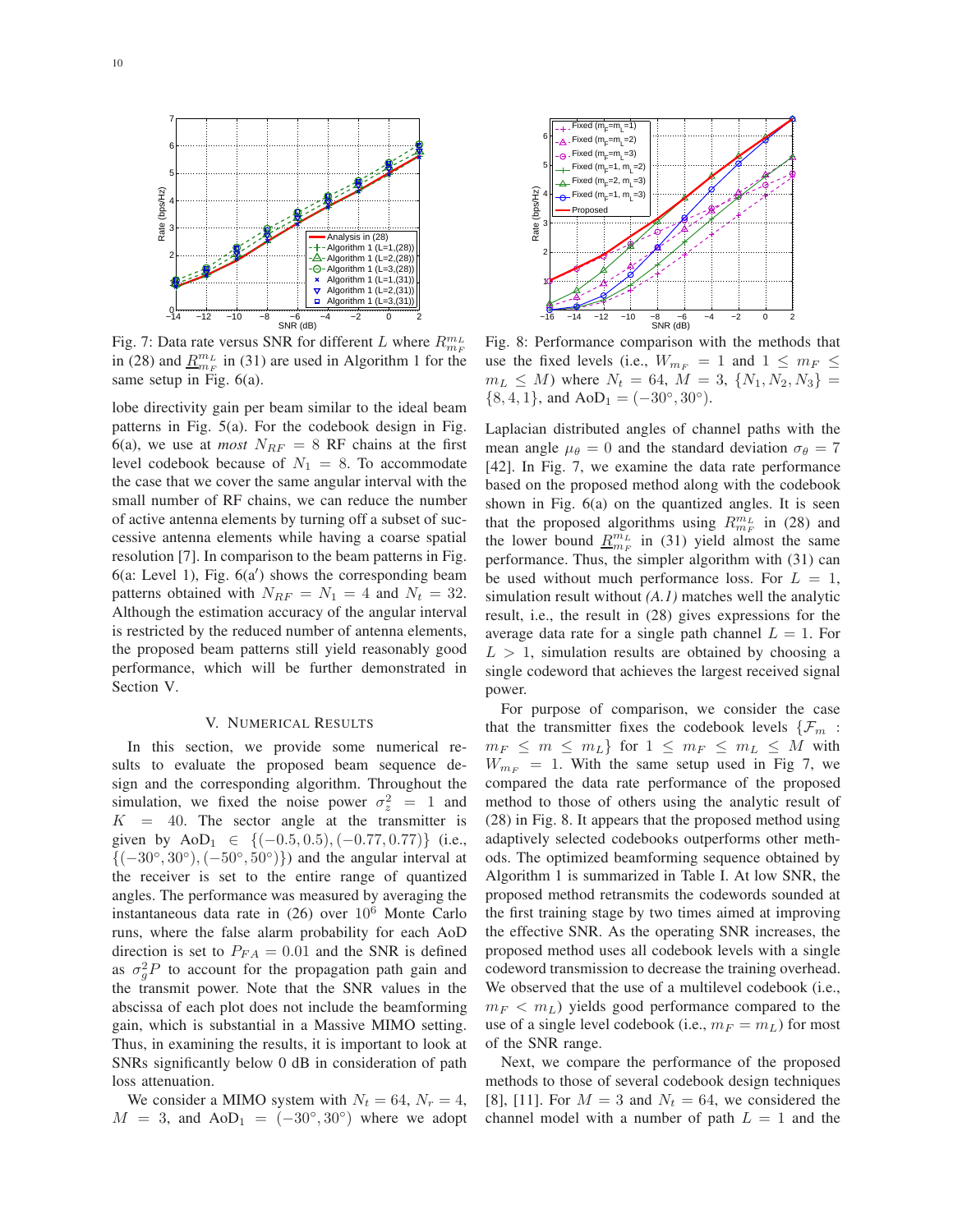|                |               |               | SNR(dB) $M \{m_F, \ldots, m_L\} \{W_{m_F}, \ldots, W_{m_L}\}\$ |
|----------------|---------------|---------------|----------------------------------------------------------------|
| $-16 \sim -12$ | - 2           | $\{2,3\}$     | $\{2,1\}$                                                      |
| $-10 \sim -2$  |               | $\{2,3\}$     | $\{1,1\}$                                                      |
| $0 \sim 2$     | $\mathcal{F}$ | $\{1, 2, 3\}$ | $\{1,1,1\}$                                                    |

TABLE I: Optimized beam alignment sequence



Fig. 9: Beam patterns on the continuous spatial domain where  $N_t = 64$  and  $M = 3$ : (a) analog beamforming  $(N_{RF} = 1)$  [8] and (b) hybrid beamforming  $(N_{RF} = 4)$ [11]. For each codebook level, there are eight, sixteen, and sixty-four codewords, respectively.

AoDs are assumed to take continuous values, i.e., not quantized and uniformly distributed in  $AoD<sub>1</sub>$  given by  $AoD<sub>1</sub> = (-50<sup>°</sup>, 50<sup>°</sup>)$ . Fig. 9 shows the beam patterns obtained by analog beamforming [8] (i.e.,  $N_{RF} = 1$ ) and hybrid beamforming [11] where we set  $N_{RF} = 4$  and adopt enough phase quantization bits so that the phase quantization error on the performance is negligible. These should be compared to that obatined with our proposed method in Fig. 6. Given  $\{N_1, N_2, N_3\} = \{8, 4, 1\}$ , the proposed codebook design (i.e., the phase-shifted DFT method shown in Fig.  $6(a)$ ) needs at *most*  $N_{RF} = 8$ RF chains because of  $N_1 = 8$ . For a fair comparison in terms of  $N_{RF}$ , we also considered a modified method where we replace the codebook in Fig. 6(a: Level 1) by the codebook in Fig.  $6(a')$  in order to maintain  $N_{RF} = 4$ .

To evaluate the performance of the phase-shifted DFT method without beam sequence optimization, we first fix the number of codewords levels as  $M = 3$  where  $m_F = 1$ ,  $m_L = 3$ , and  $W_{m_F} = 1$ , marked (a) in Fig. 10. Hybrid beamforming design achieves better performance than analog beamforming design due to the well-designed codebooks especially at level 1. For the fixed levels, the phase-shifted DFT method is superior to the other methods over the whole SNR range relative to data rate performance, even when we keep the same number of RF chains  $N_{RF} = 4$ . Using more RF chains



Fig. 10: Performance comparison with the previous designs where  $N_t = 64$ ,  $M = 3$ ,  $L = 1$ , and  $AoD<sub>1</sub> = (-50<sup>°</sup>, 50<sup>°</sup>)$ : (a) fixed beamforming sequence (i.e.,  $m_F = 1$ ,  $m_L = M$ , and  $W_{m_F} = 1$ ) and (b) optimized beamforming sequence by Algorithm 1.

 $N_{RF}$  = 8 in the phase-shifted DFT method yields slightly better performance than using  $N_{RF} = 4$  due to the different codebooks at level 1 shown in Fig. 6(a, a ′ ).

By averaging the main-lobe directivity gain of the multilevel codebook over the interval  $AoD<sub>1</sub>$ , we investigate the performance of all the methods including analog, hybrid, and the proposed methods in conjunction with Algorithm 1. The results marked (b) in Fig. 10 show that the data rate performance is further enhanced especially at moderate-to-low SNR due to beam sequence optimization. The methods for analog and hybrid beamforming yield similar performance up to the SNR around -4dB since only the codebooks at levels (2, 3) are used at low SNR and its beam patterns are comparable to each other shown in Fig. 9. Similarly, the phase-shifted DFT methods that use  $N_{RF} \in \{4, 8\}$  also show the same performance up to mid-range SNR.

#### VI. CONCLUSIONS

We considered multi-resolution beam alignment sequence design to improve the data rate performance achievable in mmWave systems. The resulting multilevel beamformer alignment design generates a beamformer sequence that counterbalances minimizing training overhead and maximizing beamforming gain. We then provided a phase-shifted DFT method that efficiently designs the multi-resolution codebook. The proposed codebook design and beam alignment sequence design provide an efficient means to improve the data rate performance in large-scale mmWave MIMO systems.

#### APPENDIX

#### *A. Proof of Lemma 1*

Define random variables X and Y by  $X \sim \mathcal{CN}(0, \sigma^2)$ and  $Z \sim \mathcal{CN}(0, \tilde{\sigma}_z^2)$  where  $\sigma^2 := G_m P \sigma_g^2$  and  $\tilde{\sigma}_z^2 :=$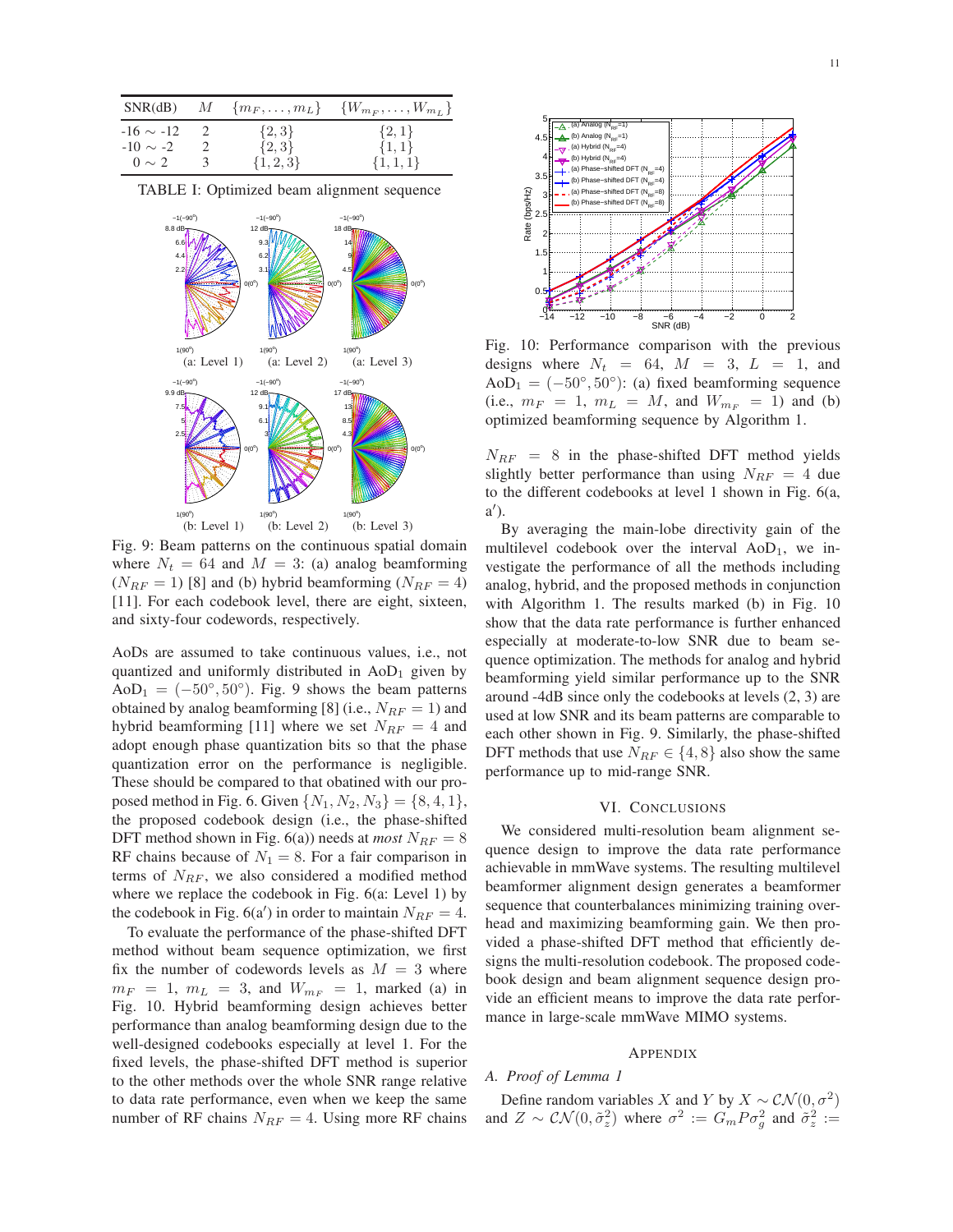$\sigma_z^2/W_m$ . We will omit the codebook index  $(m)$  for notational simplicity. The average power of  $X$  is given by

$$
\mathbb{E}\{|X|^2\} = \mathbb{E}\{|X|^2|A_0\}p(A_0) + \mathbb{E}\{|X|^2|A_1\}p(A_1)
$$
\n(42)\n
$$
= p(A_1) \int_{-\infty}^{\infty} \int_{-\infty}^{\infty} |x|^2 \cdot p_{XZ}(x, z|A_1) \, dx \, dz,
$$

 $-\infty$   $\checkmark$   $-\infty$ 

(43)

where  $A_0$  and  $A_1$  denotes mutually exclusive events described in terms of the random variables  $X$  and  $Z$ , i.e.,  $A_0 = \{ |X + Z|^2 < \gamma \}$  and  $A_1 = \{ |X + Z|^2 \ge \gamma \}.$  $p_{XZ}(x, z|A_1)$  denotes a conditional joint probability distribution function (pdf) given by [43]

$$
p_{XZ}(x, z|A_1) = \frac{p_{XZ}(x, z)}{p(A_1)},
$$
\n(44)

for  $(X, Z) \in A_1$ , otherwise  $p_{XZ}(x, z|A_1) = 0$ , where  $p(A_1) = \iint_{(X,Z)\in A_1} p_{XZ}(x, z)dxdz$ . (When there is no ambiguity, we omit the subscript X from  $p_X(x)$  and write  $p(x)$ .) Note that  $\mathbb{E}\left\{ |X|^2 | A_0 \right\} = 0$  in (42) because we set  $|X|^2 = 0$  for  $(X, Z) \in A_0$  from a consideration of no transmission.

For computational purposes, we separate the complex random variables  $X$  and  $Z$  into real part and imaginary part as

$$
X = X_{\mathcal{R}} + jX_{\mathcal{I}} \text{ and } Z = Z_{\mathcal{R}} + jZ_{\mathcal{I}},
$$

and change the random variable from X to  $R =$  $\sqrt{X_{\mathcal{R}}^2 + X_{\mathcal{I}}^2} \in (0, \infty)$  and  $\Theta = \tan^{-1}(X_{\mathcal{I}}/X_{\mathcal{R}})$  where  $p_R(r) = \frac{r}{\sigma^2/2} e^{-r^2/\sigma^2}$  and  $p_\Theta(\theta) = 1/(2\pi)$ . Then, the event of  $A_1$  is rewritten as

$$
\{ |X + Z|^2 \ge \gamma \}
$$
  
\n
$$
\Leftrightarrow \{ R^2 + 2r(Z_R \cos \Theta + Z_\mathcal{I} \sin \Theta) + (Z_R^2 + Z_\mathcal{I}^2) \ge \gamma \}
$$
  
\n
$$
\Leftrightarrow \{ (R + \tilde{Z}_R)^2 \ge \gamma - \tilde{Z}_\mathcal{I}^2 \} =: \tilde{A}_1,
$$
\n(45)

where  $N_{\mathcal{R}}$  :=  $Z_{\mathcal{R}} \cos \Theta + Z_{\mathcal{I}} \sin \Theta$  and  $N_{\mathcal{I}}$  :=  $-Z_R \sin \Theta + Z_I \cos \Theta$ . When  $(X_R, X_I)$  and  $(Z_R, Z_I)$ are initially aligned with the real and imaginary axes,  $Z_{\mathcal{R}}$ and  $\tilde{Z}_{\mathcal{I}}$  denote the noise components in the direction of  $Re^{j\Theta}$  and perpendicular to those of  $Re^{j\Theta}$ , respectively. Note that  $\tilde{Z}_{\mathcal{R}}$  and  $\tilde{Z}_{\mathcal{I}}$  are two independent Gaussian variables, i.e.,  $\tilde{Z}_R \sim \mathcal{N}(0, \tilde{\sigma}_z^2/2)$  and  $\tilde{Z}_I \sim \mathcal{N}(0, \tilde{\sigma}_z^2/2)$ due to circular symmetry assumed for noise modeling. Therefore, (43) can be rewritten in terms of  $R$ ,  $Z_R$ , and  $\tilde{Z}_{\mathcal{I}}$  given by

$$
\mathbb{E}\{|X|^{2}\} = p(\tilde{A}_{1}) \int_{-\infty}^{\infty} \int_{-\infty}^{\infty} \int_{0}^{\infty} r^{2} \times p(r, \tilde{z}_{R}, \tilde{z}_{I}|\tilde{A}_{1}) dr d\tilde{z}_{R} d\tilde{z}_{I}
$$
\n
$$
= \iiint_{(r, \tilde{z}_{R}, \tilde{z}_{I}) \in \tilde{A}_{1}} r^{2} \cdot p(r, \tilde{z}_{R}, \tilde{z}_{I}) dr d\tilde{z}_{R} d\tilde{z}_{I},
$$
\n(46)\n(47)

where  $p(r, \tilde{z}_R, \tilde{z}_I | \tilde{A}_1)$  is defined similar to (44) and the nuisance variable  $\Theta$  is integrated out in the analysis. Since the variables  $R$ ,  $\tilde{Z}_R$ , and  $\tilde{Z}_I$  are mutually independent, the joint pdf for  $R, \tilde{Z}_R$ , and  $\tilde{Z}_I$  can be factored as  $p(r, \tilde{z}_R, \tilde{z}_I) = p(r)p(\tilde{z}_R)p(\tilde{z}_I)$ . Then, (47) can be rewritten as

$$
\mathbb{E}\{|X|^{2}\} = \int_{-\infty}^{\infty} p(\tilde{z}_{\mathcal{I}}) \int_{-\infty}^{\infty} p(\tilde{z}_{\mathcal{R}}) \times
$$

$$
\int_{(r+\tilde{z}_{\mathcal{R}})^{2} > \gamma - \tilde{z}_{\mathcal{I}}^{2}} r^{2} \cdot p(r) dr d\tilde{z}_{\mathcal{R}} d\tilde{z}_{\mathcal{I}}
$$

$$
= \int_{\tilde{z}_{\mathcal{I}}^{2} > \gamma} p(\tilde{z}_{\mathcal{I}}) \int_{-\infty}^{\infty} p(\tilde{z}_{\mathcal{R}}) \times
$$

$$
\int_{0}^{\infty} r^{2} \cdot p(r) dr d\tilde{z}_{\mathcal{R}} d\tilde{z}_{\mathcal{I}}
$$

$$
+ \int_{\tilde{z}_{\mathcal{I}}^{2} < \gamma} p(\tilde{z}_{\mathcal{I}}) \int_{-\infty}^{\infty} p(\tilde{z}_{\mathcal{R}}) \times
$$

$$
\left(\int_{0}^{I_{1}} r^{2} p(r) dr + \int_{I_{2}}^{\infty} r^{2} p(r) dr\right) d\tilde{z}_{\mathcal{R}} d\tilde{z}_{\mathcal{I}}, \quad (48)
$$

where  $I_1 := \max\{0, -\tilde{z}_R - \sqrt{\gamma - \tilde{z}_I^2}\}$  $\left\{\begin{array}{c}\frac{2}{L}\end{array}\right\}$  and  $I_2 :=$  $\max\bigl\{0, -\tilde{z}_R + \sqrt{\gamma - \tilde{z}_\mathcal{I}^2}\bigr\}$  $\frac{2}{\mathcal{I}}\}$ .

In (48), we consider two separated cases for  $\tilde{z}_I$ : if  $\tilde{z}_\tau^2 > \gamma$ , all values of  $\tilde{z}_\tau$  and r satisfy  $A_1$  (i.e., the first term on the right-hand side of (48)), and if  $\tilde{z}_{\tau}^2$  <  $\gamma$ , there is a range of r for each  $\tilde{z}_{\tau}$  as to satisfy  $A_1$  (i.e., the second term on the right-hand side of (48)). The first term of (48) can be evaluated as  $2\sigma^2\left(1-\Phi\left(\sqrt{\gamma/(\tilde{\sigma}_z^2/2)}\right)\right)$ . If  $\tau$  denotes the second term of (48), we provide a complete form of  $\tau$  in (49). After some tedious integration, we obtain the analytical formula for the third term of (49), denoted as  $\tau'$ , shown in (50).

Note that equation (48) depends on  $\sigma^2$ ,  $\tilde{\sigma}_z^2$ , and  $\gamma$ as seen from equations (49) and (50). The result may look complicated, so we apply an approximation in high SNR regime (i.e.,  $\sigma^2 \gg \tilde{\sigma}_z^2$ ) to derive a simple formula of  $\sigma^2$ ,  $\tilde{\sigma}_z^2$ , and  $\gamma$ , where we use  $\sigma^2 = G_m P \sigma_g^2$  and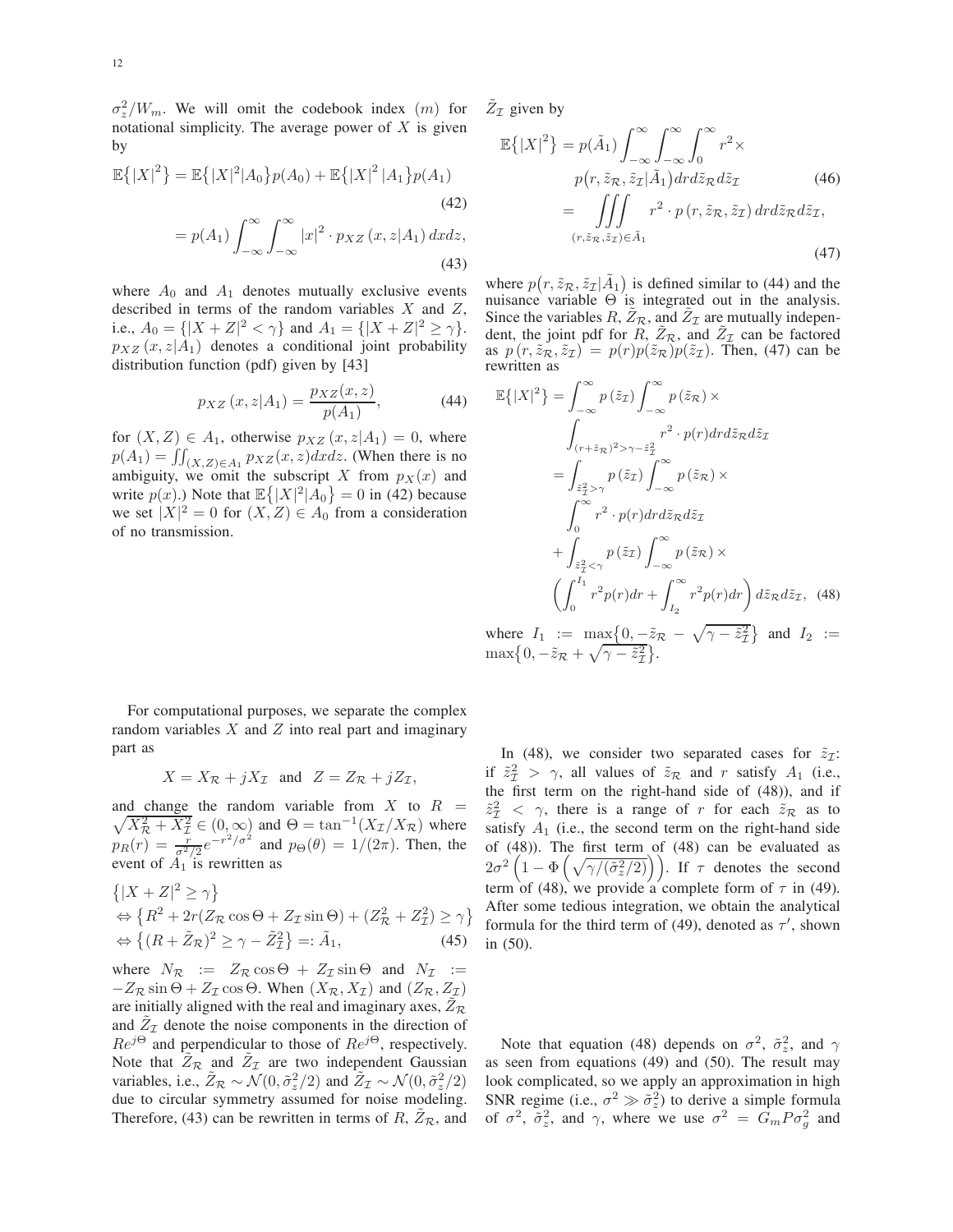$$
\tau = 2\sigma^2 \int_{-\sqrt{7}}^{\sqrt{7}} p(\tilde{z}_{\mathcal{I}}) \cdot \left(1 - \Phi\left(\sqrt{\frac{\gamma - \tilde{z}_{\mathcal{I}}^2}{\tilde{\sigma}_{\mathcal{I}}^2/2}}\right)\right) d\tilde{z}_{\mathcal{I}} \n+ \int_{-\sqrt{7}}^{\sqrt{7}} p(\tilde{z}_{\mathcal{I}}) \left[-\int_{-\infty}^{\sqrt{\gamma - \tilde{z}_{\mathcal{I}}^2}} p(\tilde{z}_{\mathcal{R}}) \cdot e^{-\left(-\tilde{z}_{\mathcal{R}} - \sqrt{\gamma - \tilde{z}_{\mathcal{I}}^2}\right)^2} \left(\sigma^2 + \left(-\tilde{z}_{\mathcal{R}} - \sqrt{\gamma - \tilde{z}_{\mathcal{I}}^2}\right)^2\right) d\tilde{z}_{\mathcal{R}} \n+ \int_{-\infty}^{\sqrt{\gamma - \tilde{z}_{\mathcal{I}}^2}} p(\tilde{z}_{\mathcal{R}}) \cdot e^{-\left(-\tilde{z}_{\mathcal{R}} + \sqrt{\gamma - \tilde{z}_{\mathcal{I}}^2}\right)^2} \left(\sigma^2 + \left(-\tilde{z}_{\mathcal{R}} + \sqrt{\gamma - \tilde{z}_{\mathcal{I}}^2}\right)^2\right) d\tilde{z}_{\mathcal{R}}\right] d\tilde{z}_{\mathcal{I}} \n= 2\sigma^2 \left(-1 + \Phi\left(\sqrt{\frac{\gamma}{\tilde{\sigma}_{\mathcal{I}}^2/2}}\right) + \frac{1}{2} e^{-\frac{\gamma}{2\tilde{\sigma}_{\mathcal{I}}^2}}\right) + \frac{e^{-\gamma/\tilde{\sigma}_{z}^2}}{2\left(1 + \frac{\tilde{\sigma}_{z}^2}{\tilde{\sigma}^2}\right)^2} \n+ \frac{1}{\tilde{\sigma}_{z}\sqrt{\frac{1}{\sigma^2} + \frac{1}{\tilde{\sigma}_{z}^2}}}\int_{-\sqrt{7}}^{\sqrt{7}} P(\tilde{z}_{\mathcal{I}}) \cdot e^{-\frac{\gamma - \tilde{z}_{\mathcal{I}}^2}{\sigma^2 + \tilde{\sigma}_{\mathcal{I}}^2}} \left(\frac{\gamma - \tilde{z}_{\mathcal{I}}^2}{\left(1 + \frac{\tilde{\sigma}_{z}^2}{\tilde{\sigma}^2}\right)^
$$

where  $erf(\cdot)$  denotes the error function [32, Eq. 8.250.1].

$$
\tau' = \frac{1}{\tilde{\sigma}_z \sqrt{\frac{1}{\sigma^2} + \frac{1}{\tilde{\sigma}_z^2}}}\left[ \left( \gamma \left( 1 + \frac{\tilde{\sigma}_z^2}{\sigma^2} \right)^{-2} + \sigma^2 + \frac{1}{2} \left( \frac{1}{\sigma^2} + \frac{1}{\tilde{\sigma}_z^2} \right)^{-1} \right) e^{-\frac{\gamma}{\sigma^2 + \tilde{\sigma}_z^2}} \sqrt{1 + \frac{\tilde{\sigma}_z^2}{\sigma^2}} \left( 1 - e^{-\frac{\gamma}{2\tilde{\sigma}_z^2 \left( 1 + \frac{\tilde{\sigma}_z^2}{\sigma^2} \right)}} \right) \right]
$$

$$
- \left( 1 + \frac{\tilde{\sigma}_z^2}{\sigma^2} \right)^{-2} \left( \frac{\tilde{\sigma}_z^2}{2} \left( 1 + \frac{\tilde{\sigma}_z^2}{\sigma^2} \right)^{\frac{3}{2}} e^{-\frac{\gamma}{\sigma^2 + \tilde{\sigma}_z^2}} - \frac{\tilde{\sigma}_z^2}{2} \left( 1 + \frac{\tilde{\sigma}_z^2}{\sigma^2} \right)^{\frac{3}{2}} e^{-\frac{\gamma}{2} \left( \frac{1}{\tilde{\sigma}_z^2} + \frac{1}{\sigma^2 + \tilde{\sigma}_z^2} \right)} - \gamma \sqrt{1 + \frac{\tilde{\sigma}_z^2}{\sigma^2}} e^{-\frac{\gamma}{\tilde{\sigma}_z^2}} \right) \right].
$$
\n(50)

$$
\tilde{\sigma}_z^2 = \sigma_z^2 / W_m.
$$
 In this case, (48) is given by  
\n
$$
\mathbb{E}\{|X|^2\} = e^{-\frac{\gamma}{\sigma_z^2}} (\sigma^2 + \gamma) + \frac{1}{2} e^{-\frac{\gamma}{\sigma_n^2}}
$$
\n
$$
- \gamma \left( e^{-\frac{\gamma}{2\sigma_n^2}} - e^{-\frac{\gamma}{\sigma_n^2}} \right)
$$
\n
$$
= e^{-\frac{\gamma}{G_m P \sigma_g^2}} (G_m P \sigma_g^2 + \gamma) + \frac{P_{FA}}{2}
$$
\n
$$
- \frac{\sigma_z^2 \ln(1/P_{FA})}{W_m} \left( \sqrt{P_{FA}} - P_{FA} \right),
$$
\n(51)

where  $\gamma = \sigma_z^2 \ln(1/P_{FA})/W_m$  and  $\int_{\gamma}^{\infty} r^2 \cdot p(r) dr =$  $e^{-\frac{\gamma}{G_m P \sigma_g^2}} \left( G_m P \sigma_g^2 + \gamma \right)$ .

# *B. Proof of Theorem 1*

*(P.1)* Since only the cosine function in the second term in (35) depends on the phase shift  $\omega_n$ ,  $f_{\theta,i,\omega}^{(m)}$  $\theta_{i,\omega_{m}}^{(m)}$  becomes periodic with the period  $2\pi$ . Define  $c^+ = \pi(\ddot{N-1})/N + \epsilon$ and  $c^- = \pi(N-1)/N - \epsilon$  for  $\epsilon > 0$ . Then, we show that the values of cosine function evaluated at  $c^+$  and  $c^$ are the same, i.e.,  $\cos((p'-p)(\pi(N-1)/N-c^+))$  =  $\cos((p'-p)\epsilon) = \cos((p'-p)\frac{\pi(N-1)}{N-c}).$ 

*(P.2)* For the *i*-th codeword  $f_i^{(m)} \in \mathcal{F}_m$ , recall that the summation index p in (35) is given by  $p = (i-1)N_m+q$ 

for  $1 \le q \le N_m$ . From the center of the main beam range in (39) (i.e.,  $-1 + (2i - 1)N_m/N_t$ ), we set the continuous angle as

$$
\theta^{+} = -1 + (2i - 1)N_m/N_t + \epsilon \tag{52}
$$

for  $\epsilon > 0$ . In (33), we consider the argument of the sin and exponential functions that correspond to  $\theta$  given by

$$
p - \frac{N_t(\theta^+ + 1) + 1}{2} = q - \frac{1 + N_m + \epsilon N_t}{2},
$$
 (53)

where  $1 \le q \le N_m$ . Then, we define  $p' := N_m(2i-1) +$  $1 - p = -q + iN_m + 1 \in \{(i-1)N_m + 1, \ldots, iN_m\}$ that gives a one-to-one correspondence between  $p$  and  $p'$ . As in (53), we evaluate the same term for the angle  $\theta^- = -1 + (2i - 1)N_m/N_t - \epsilon$  and the index  $p'$  as

$$
p' - \frac{N_t(\theta^- + 1) + 1}{2} = -\left(q - \frac{1 + N_m + \epsilon N_t}{2}\right)
$$
  
= -\left(p - \frac{N\_t(\theta^+ + 1) + 1}{2}\right). (54)

Note from (54) that for each term in (53) derived at  $\theta^+$ , there is the same term with a negative sign derived at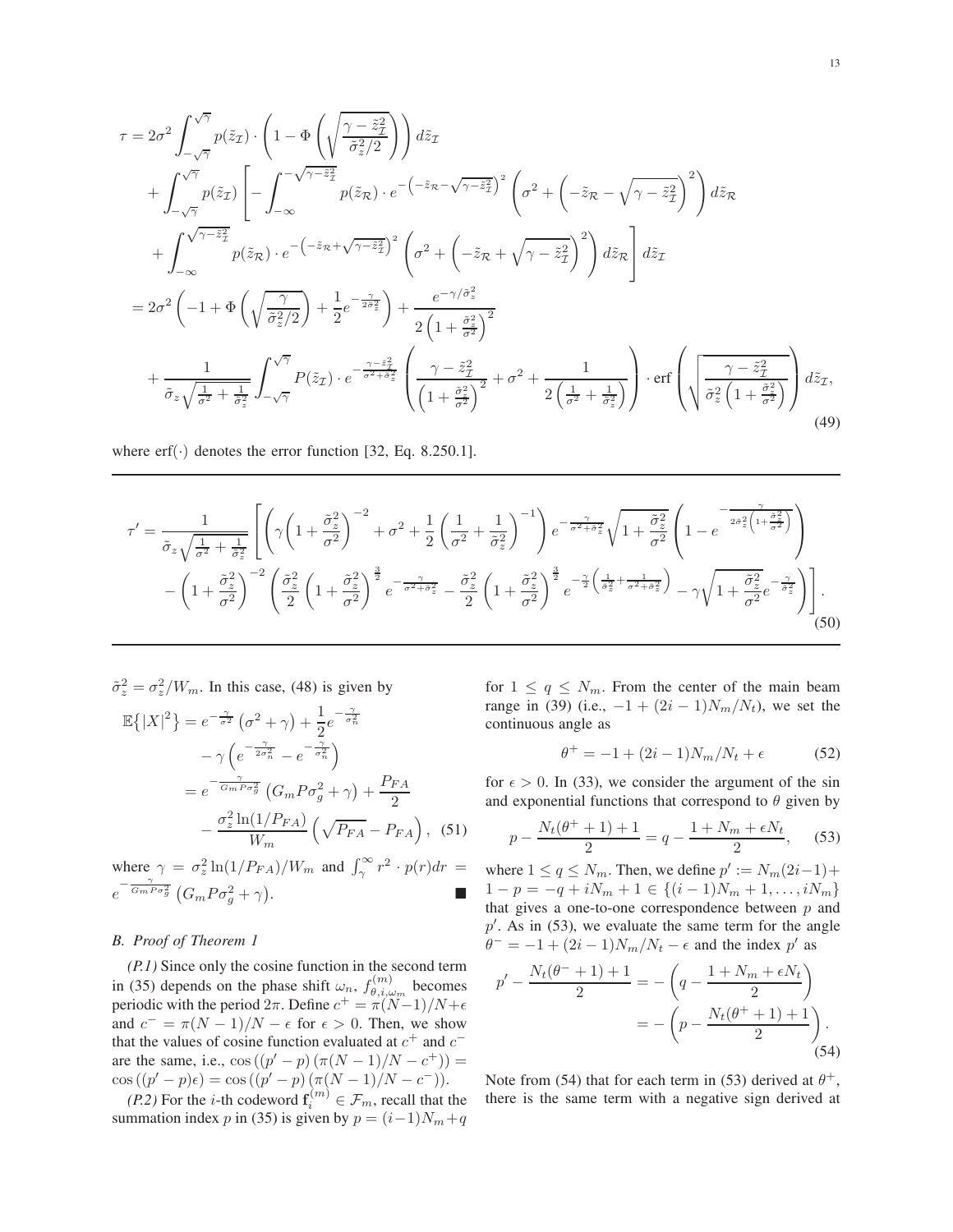$\theta^-$ . Then, we have

$$
\mathbf{u}_t(\theta^-)^H \mathbf{f}_i^{(m)} = e^{j\omega_m (N_m(2i-1)+1)} \left( \mathbf{u}_t(\theta^+)^H \mathbf{f}_i^{(m)} \right)^H,
$$

because for the summand in (33), two minus signs on the sin function cancel each other and the phase of the exponential function changes from negative to positive. Since the function  $f_{\theta,i}^{(m)}$  $\theta_{i,i,\omega_{m}}^{(m)}$  is obtained from the square of (33),  $f_{\theta^-,i,\omega_m}^{(m)} = f_{\theta^+,i}^{(m)}$  $\theta^{(m)}_{\theta^+,i,\omega_m}$  holds.

*(P.3)* Given any  $i \in \{1, ..., N/N_m\}$ , the function  $f_{\theta,i}^{(m)}$  $\theta_{\theta,i,\omega_m}^{(m)}$  is evaluated on the spatial angle in one-half of the main beam interval in (39) by *(P.2)*, e.g., set  $\theta = -1 + (2i - 1)N_m/N_t + \epsilon \in [-1 + (2i 1)N_m/N_t$ ,  $-1 + (2iN_m - 1)/N_t$  as in (52). For the *i*-th codeword, we consider the indices  $p = (i - 1)N_m + q$ and  $p' = (i-1)N_m + q'$  for  $q, q' \in \{1, ..., N_m\}$ . Then,  $f_{\theta,i,a}^{(m)}$  $\theta_{i,i,\omega_{m}}^{(m)}$  can be rewritten as

$$
f_{\theta,i,\omega_m}^{(m)} = \frac{1}{N_t^2 N_m} \left\{ \sum_{q=1}^{N_m} \frac{\sin^2(\pi \tilde{q})}{\sin^2(\frac{\pi}{N_t} \tilde{q})} + \sum_{q=1}^{N_m} \sum_{q'=q+1}^{N_m} 2 \cos\left((q'-q)\left(\frac{N-1}{N}\pi - \omega_m\right)\right) \right\}
$$

$$
\times \frac{\sin\left(\pi \tilde{q}\right) \sin\left(\pi \tilde{q}'\right)}{\sin\left(\frac{\pi}{N_t} \tilde{q}\right) \sin\left(\frac{\pi}{N_t} \tilde{q}'\right)} \right\},\tag{55}
$$

where  $\tilde{q} = q - (N_m + \epsilon N_t - 1)/2$  and  $\tilde{q}' = q' - (N_m +$  $\epsilon N_t - 1$ )/2. Since the function  $f_{\theta, i, \omega}^{(m)}$  $\theta_{\theta,i,\omega_m}^{(m)}$  does not depend on the index  $i$ , we have the claim.

#### **REFERENCES**

- [1] S. Noh, M. D. Zoltowski, and D. J. Love, "Multi-resolution codebook based beamforming sequence design in millimeterwave systems," in *Proc. IEEE Global Commun. Conf.*, to be published, 2015.
- [2] S. Sun, T. S. Rappaport *et al.*, "MIMO for millimeter-wave wireless communications: Beamforming, spatial multiplexing, or both?" *IEEE Commun. Mag.*, vol. 52, no. 12, pp. 110 – 121, Dec. 2014.
- [3] T. S. Rappaport, S. Sun et al., "Millimeter wave mobile communications for 5G cellular: It will work!" in *Proc. IEEE Access*, vol. 1, no. 1, 2014, pp. 335 – 349.
- [4] W. Roh, J.-Y. Seol *et al.*, "Millimeter-wave beamforming as an enabling technology for 5G cellular communications: Theoretical feasibility and prototype results," *IEEE Commun. Mag.*, vol. 52, no. 2, pp. 106 – 113, Feb. 2014.
- [5] M. D. Renzo, H. Haas *et al.*, "Spatial modulation for generalized MIMO: Challenges, opportunities and implementation," in *Proc. IEEE*, vol. 102, no. 1, Jan. 2014, pp. 56 - 103.
- [6] J. Wang, Z. Lan *et al.*, "Beam codebook based beamforming protocol for multi-Gbps millimeter-wave WPAN systems," *IEEE J. Sel. Areas Commun.*, vol. 27, no. 8, pp. 1390 – 1399, Oct. 2009.
- [7] J. Brady, N. Behdad, and A. Sayeed, "Beamspace MIMO for millimeter-wave communications: System architecture, modeling, analysis, and measurements," *IEEE Trans. Antennas Propag.*, vol. 61, no. 7, pp. 2931 – 2941, Jul. 2013.
- [8] S. Hur, T. Kim *et al.*, "Millimeter wave beamforming for wireless backhaul and access in small cell networks," *IEEE Trans. Commun.*, vol. 61, no. 10, pp. 4391 – 4403, Oct. 2013.
- [9] J. Song, J. Choi *et al.*, "Adaptive millimeter wave beamalignment for dual-polarized broadcast MIMO systems," *IEEE Trans. Wireless Commun.*, vol. PP, no. 99, pp. 1 – 12, Jul. 2015.
- [10] O. E. Ayach, S. Rajagopal *et al.*, "Spatially sparse precoding in millimeter wave MIMO systems," *IEEE Trans. Wireless Commun.*, vol. 13, no. 3, pp. 1499 – 1513, Mar. 2014.
- [11] A. Alkhateeb, O. E. Ayach *et al.*, "Channel estimation and hybrid precoding for millimeter wave cellular systems," *IEEE J. Sel. Topics Signal Process.*, vol. 8, no. 5, pp. 831 – 846, Oct. 2014.
- [12] J. Song, J. Choi, and D. J. Love, "Codebook design for hybrid beamforming in millimeter wave systems," in *Proc. IEEE Int. Conf. on Commun.*, London, UK, Jun. 2015.
- [13] A. Liu and V. Lau, "Phase only RF precoding for massive MIMO systems with limited RF chains," *IEEE Trans. Signal Process.*, vol. 62, no. 17, pp. 4505 – 4515, Sep. 2014.
- [14] S. Noh, M. D. Zoltowski, and D. J. Love, "Training sequence design for feedback assisted hybrid beamforming in massive MIMO systems," submitted for publication. [Online]. Available: http://arxiv.org/abs/1407.1786.
- [15] J. H. Kotecha and A. M. Sayeed, "Transmit signal design for optimal estimation of correlated MIMO channels," *IEEE Trans. Signal Process.*, vol. 52, no. 2, pp. 546 – 557, Feb. 2004.
- [16] S. Noh, M. D. Zoltowski et al., "Pilot beam pattern design for channel estimation in massive MIMO systems," *IEEE J. Sel. Topics Signal Process.*, vol. 8, no. 5, pp. 787 – 801, Oct. 2014.
- [17] J. Choi, Z. Chance *et al.*, "Noncoherent trellis coded quantization: A practical limited feedback technique for massive MIMO systems," *IEEE Trans. Commun.*, vol. 61, no. 12, pp. 5016 – 5029, Dec. 2013.
- [18] J. Choi, D. J. Love, and P. Bidigare, "Downlink training techniques for FDD massive MIMO systems: Open-loop and closedloop training with memory," *IEEE J. Sel. Topics Signal Process.*, vol. 8, no. 5, pp. 802 – 814, Oct. 2014.
- [19] X. Rao and V. Lau, "Distributed compressive CSIT estimation and feedback for FDD multi-user massive MIMO systems," *IEEE Trans. Signal Process.*, vol. 62, no. 12, pp. 3261 – 3271, Jun. 2014.
- [20] J. So, D. Kim *et al.*, "Pilot signal design for massive MIMO systems: A received signal-to-noise-ratio-based approach," *IEEE Signal Process. Lett.*, vol. 52, no. 5, pp. 549 – 553, May 2015.
- [21] Y.-C. Liang and F. P. S. Chin, "Downlink channel covariance matrix (DCCM) estimation and its applications in wireless DS-CDMA systems," *IEEE J. Sel. Areas Commun.*, vol. 19, no. 2, pp. 222 – 232, Feb. 2001.
- [22] B. M. Hochwald and T. L. Marzetta, "Adapting a downlink array from uplink measurements," *IEEE Trans. Signal Process.*, vol. 49, no. 3, pp. 642 – 653, Mar. 2001.
- [23] B. Gopalakrishnan and N. D. Sidiropoulos, "Cognitive transmit beamforming from binary CSIT," *IEEE Trans. Wireless Commun.*, vol. 14, no. 2, pp. 895 – 906, Feb. 2015.
- [24] J. Seo, Y. Sung *et al.*, "Training beam sequence design for millimeter-wave MIMO systems: A POMDP framework," submitted for publication. [Online]. Available: http://arxiv.org/abs/ 1410.3711.
- [25] M. R. Akdeniz, Y. Liu et al., "Millimeter wave channel modeling and cellular capacity evaluation," *IEEE J. Sel. Areas Commun.*, vol. 32, no. 6, pp. 1164 – 1179, Jun. 2014.
- [26] A. M. Sayeed and V. Raghavan, "Maximizing MIMO capacity in sparse multi path with reconfigurable antenna arrays," *IEEE J. Sel. Topics Signal Process.*, vol. 1, no. 1, pp. 156 – 166, Jun. 2007.
- [27] A. M. Sayeed, "Deconstructing multi antenna fading channels," *IEEE Trans. Signal Process.*, vol. 50, no. 10, pp. 2563 – 2579, Oct. 2002.
- [28] A. Tadaion, M. Derakhtian et al., "A fast multiple-source detection and localization array signal processing algorithm using the spatial filtering and ML approach," *IEEE Trans. Signal Process.*, vol. 55, no. 5, pp. 1815 – 1827, May 2007.
- [29] A. M. Hunter, J. G. Andrews, and S. Weber, "Transmission capacity of ad hoc networks with spatial diversity," *IEEE Trans. Wireless Commun.*, vol. 7, no. 12, pp. 5058 – 5071, Dec. 2008.
- [30] T. Bai, A. Alkhateeb, and R. W. H. Jr., "Coverage and capacity